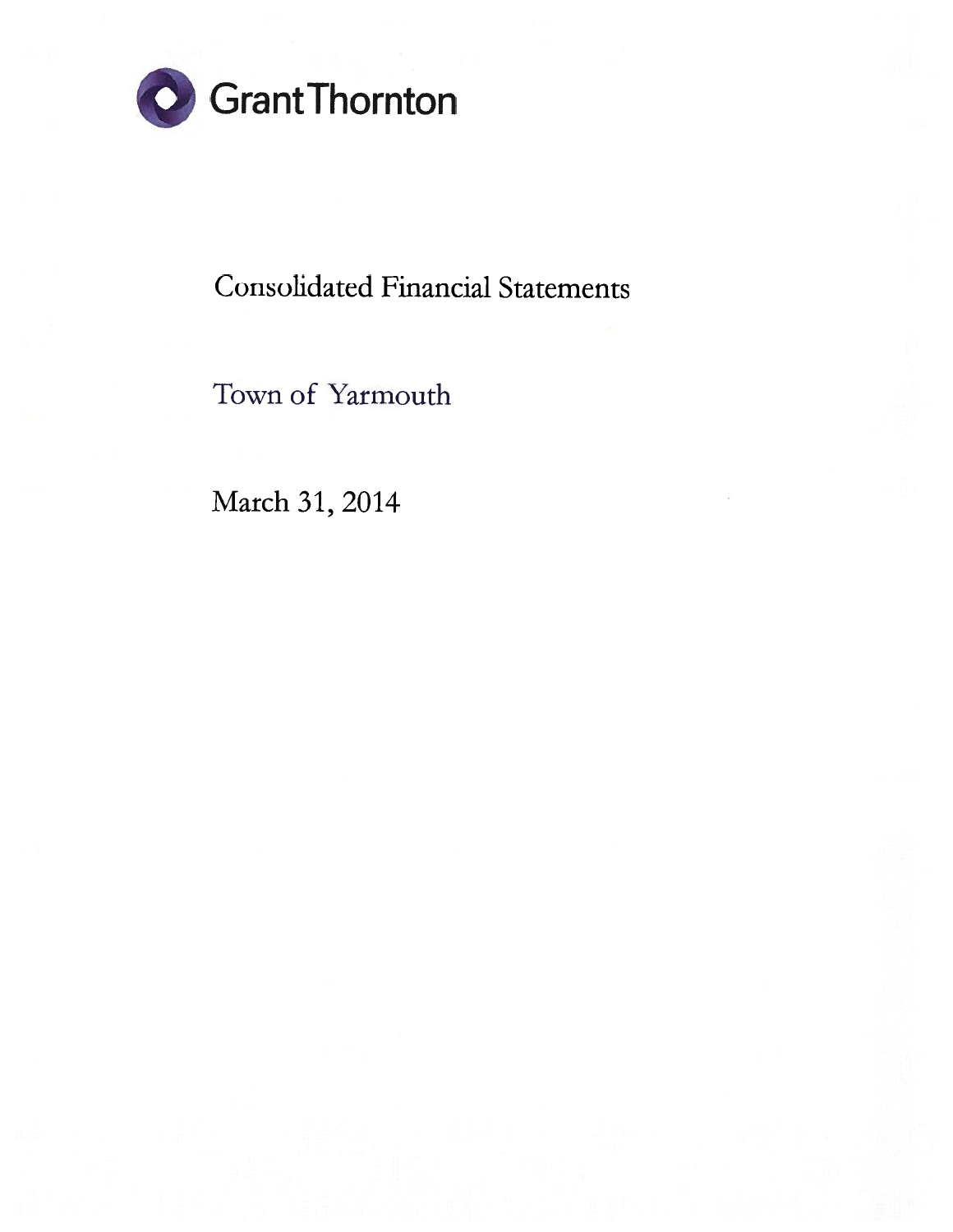# Contents

|                                                                                                                                                                                                                                                                                                                                                                   | Page                                |
|-------------------------------------------------------------------------------------------------------------------------------------------------------------------------------------------------------------------------------------------------------------------------------------------------------------------------------------------------------------------|-------------------------------------|
| Independent Auditors' Report                                                                                                                                                                                                                                                                                                                                      | $1 - 2$                             |
| Management's Responsibility for Financial Reporting                                                                                                                                                                                                                                                                                                               | 3                                   |
| <b>Consolidated Statement of Operations</b>                                                                                                                                                                                                                                                                                                                       | 4                                   |
| <b>Consolidated Statement of Financial Position</b>                                                                                                                                                                                                                                                                                                               | 5                                   |
| Consolidated Statement of Changes in Net Financial Assets (Debt)                                                                                                                                                                                                                                                                                                  | 6                                   |
| <b>Consolidated Statement of Changes in Financial Position</b>                                                                                                                                                                                                                                                                                                    | 7                                   |
| Notes to the Consolidated Financial Statements                                                                                                                                                                                                                                                                                                                    | $8-23$                              |
| <b>Water Utility</b><br>Non-Consolidated Operating Fund Statement of Operations<br>Non-Consolidated Operating Fund Balance Sheet<br>Non-Consolidated Capital Fund Balance Sheet<br>Non-Consolidated Tangible Capital Assets<br>Non-Consolidated Statement of Investment in Capital Assets<br>Non-Consolidated Schedules to Operating Fund Statement of Operations | 24<br>25<br>26<br>27<br>27<br>28-29 |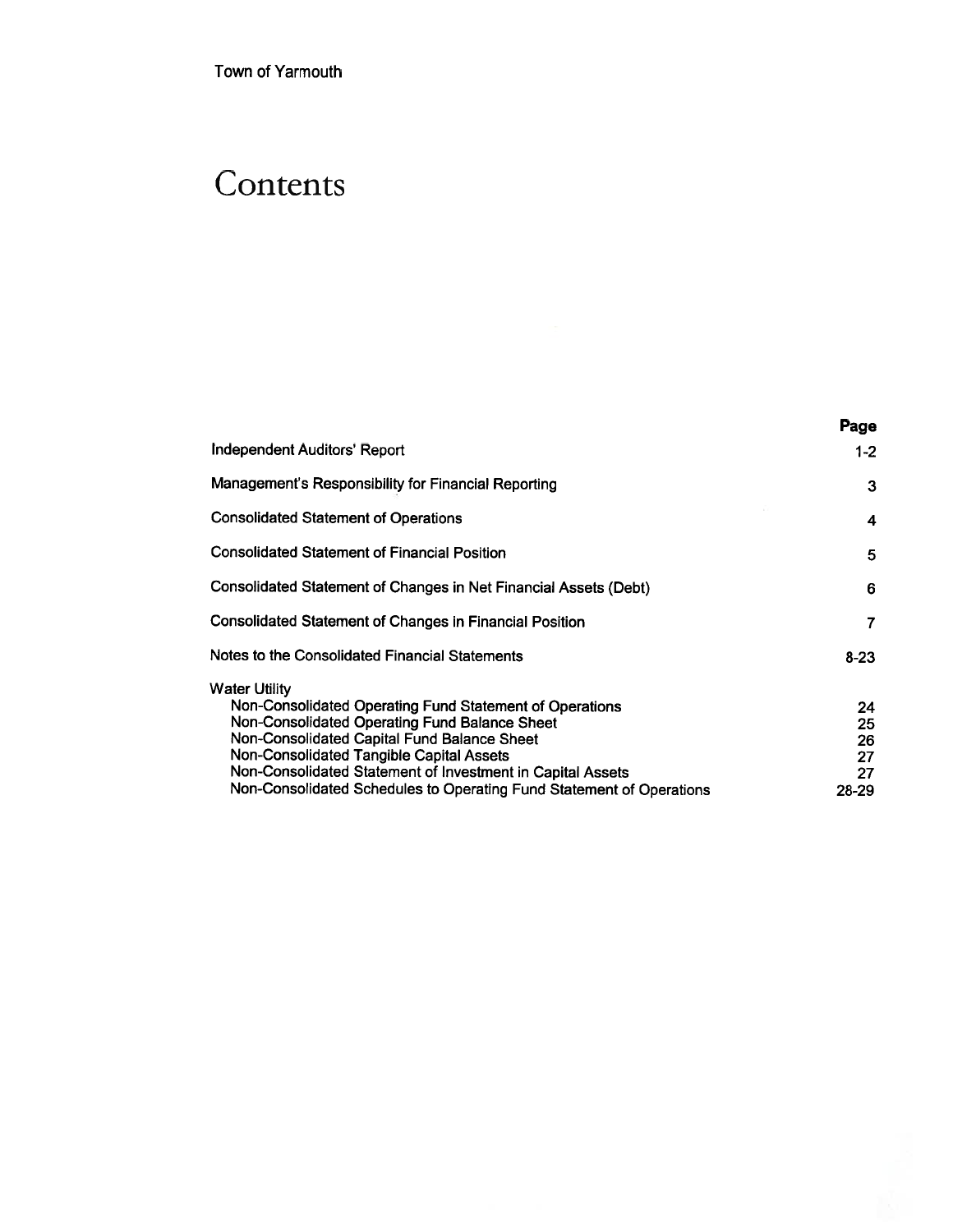

# Independent Auditors' Report

**Grant Thornton LLP** 328 Main Street, PO Box 297 Yarmouth, NS **B5A 4B2** 

To the Mayor and Council of the Town of Yarmouth

We have audited the accompanying consolidated financial statements of the Town of Yarmouth, which comprise the statement of financial position as at March 31, 2014, the statements of operations and changes in net financial assets (debt) and statement of changes in financial position for the year then ended, and a summary of significant accounting policies and other explanatory information.

### **Management's Responsibility for the Financial Statements**

Management is responsible for the preparation and fair presentation of these consolidated financial statements in accordance with Canadian public sector accounting standards and for such internal control as management determines is necessary to enable the preparation of financial statements that are free from material misstatement, whether due to fraud or error.

#### **Auditor's Responsibility**

Our responsibility is to express an opinion on these consolidated financial statements based on our audit. We conducted our audit in accordance with Canadian generally accepted auditing standards. Those standards require that we comply with ethical requirements and plan and perform the audit to obtain reasonable assurance about whether the consolidated financial statements are free from material misstatement.

An audit involves performing procedures to obtain audit evidence about the amounts and disclosures in the financial statements. The procedures selected depend on the auditor's judgment, including the assessment of the risks of material misstatement of the financial statements, whether due to fraud or error. In making those risk assessments, the auditor considers internal control relevant to the Town of Yarmouth's preparation and fair presentation of the consolidated financial statements in order to design audit procedures that are appropriate in the circumstances, but not for the purpose of expressing an opinion on the effectiveness of the Town of Yarmouth's internal control. An audit also includes evaluating the appropriateness of accounting policies used and the reasonableness of accounting estimates made by management, as well as evaluating the overall presentation of the consolidated financial statements.

We believe that the audit evidence we have obtained is sufficient and appropriate to provide a basis for our audit opinion.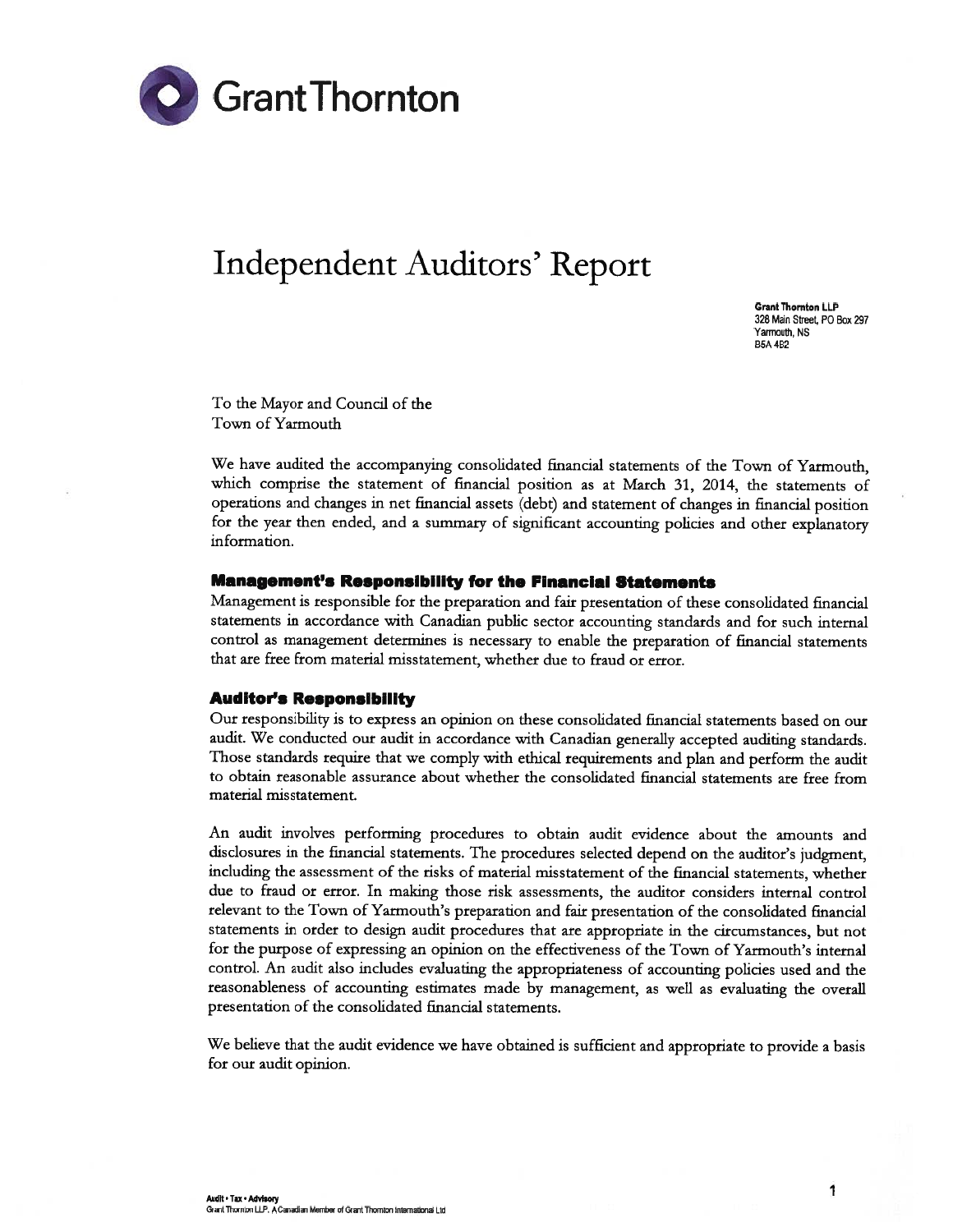

### **Opinion**

In our opinion, the consolidated financial statements present fairly, in all material respects, the financial position of the Town of Yarmouth as at March 31, 2014, and the results of its operations, changes in net financial assets (debt) and its changes in financial position for the year then ended in accordance with Canadian public sector accounting standards.

### **Other matters**

Our audit was conducted for the purposes of forming an opinion on the financial statements taken as a whole. The Water Utility statements and schedules on pages 24 to 29 are presented for purposes of additional information and are not a required part of the financial statements. Such information has been subjected to the auditing procedures applied, only to the extent necessary to express an opinion, in the audit of the financial statements taken as a whole.

Grant Thouton 11P

Yarmouth, Canada October 1, 2014

**Chartered Accountants**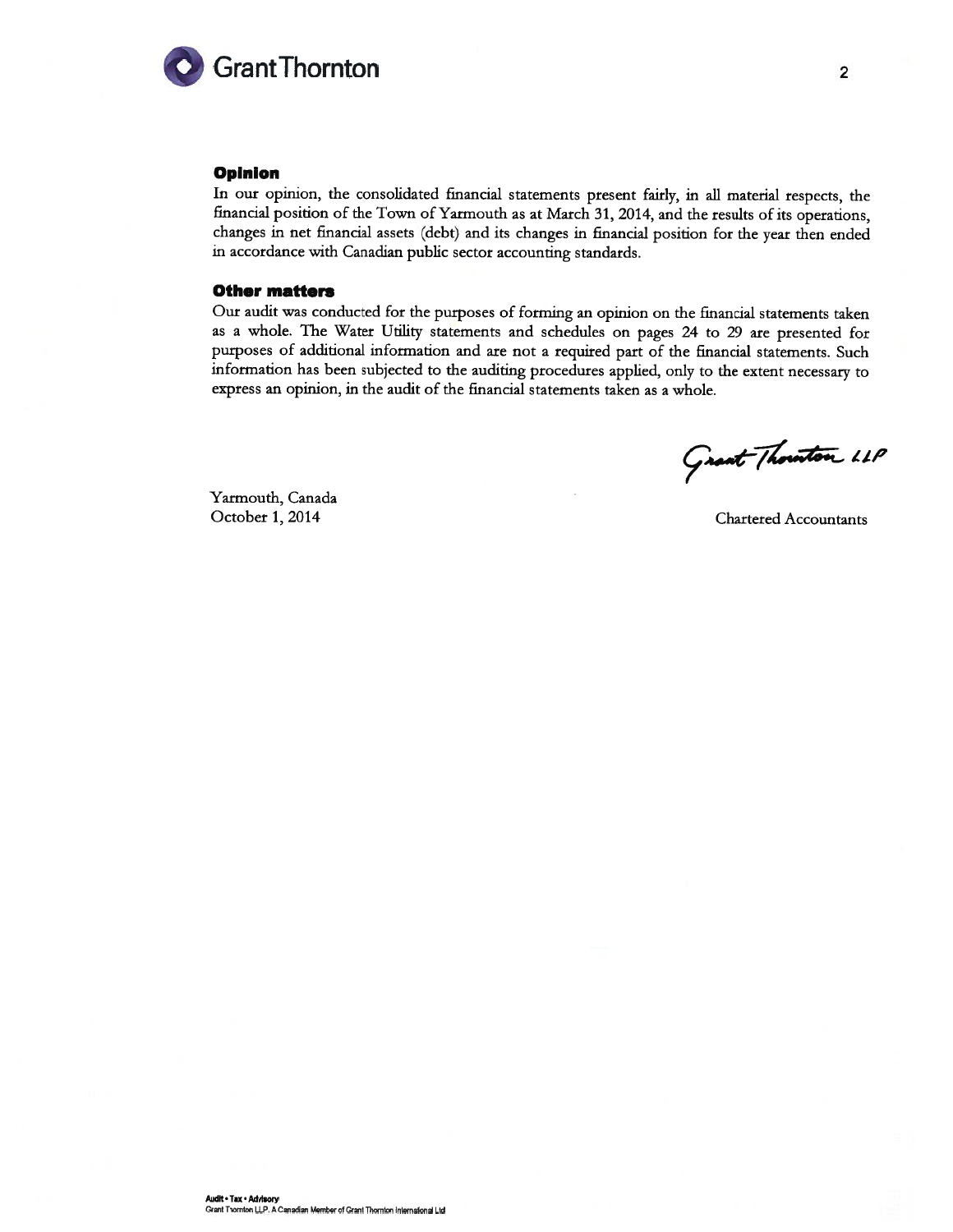# **Town of Yarmouth Management's Responsibility for Financial Reporting**

March 31,2014

The consolidated financial statements have been prepared by management in accordance with Canadian public sector accounting standards, and the integrity and objectivity of these statements are management's responsibility. Management is also responsible for all of the notes to the consolidated financial statements and schedules, and for ensuring that this information is consistent, where appropriate, with the information contained in the consolidated financial statements. A summary of the significant accounting policies are described in Note 1 to the consolidated financial statements. The preparation of financial statements necessarily involves the use of estimates based on management's judgment, particularly when transactions affecting the current accounting period cannot be finalized with certainty until future periods.

Management is also responsible for implementing and maintaining a system of internal controls to provide reasonable assurance that reliable financial information is produced. The internal controls are designed to provide reasonable assurance that assets are safeguarded, transactions are properly authorized and recorded in compliance with legislative and regulatory requirements, and reliable financial information is available on a timely basis for preparation of the consolidated financial statements.

The Council is responsible for ensuring that management fulfills its responsibilities for financial reporting and internal control, and exercises these responsibilities through the Council. The Council reviews internal financial statements on a monthly basis and external audited consolidated financial statements yearly. The Council also discusses any significant financial reporting or internal control matters prior to their approval of the consolidated financial statements.

The external auditors, Grant Thornton LLP, conduct an independent examination, in accordance with Canadian auditing standards, and express their opinion on the consolidated financial statements. The external auditors have full and free access to financial management of the Town of Yarmouth and meet when required. The accompanying Auditor's Report outlines their responsibilities, the scope of their examination and their opinion on the consolidated financial statements.

On behalf of Town of Yarmouth:

Mayor

Chief Administrative Officer

~ ,//7 -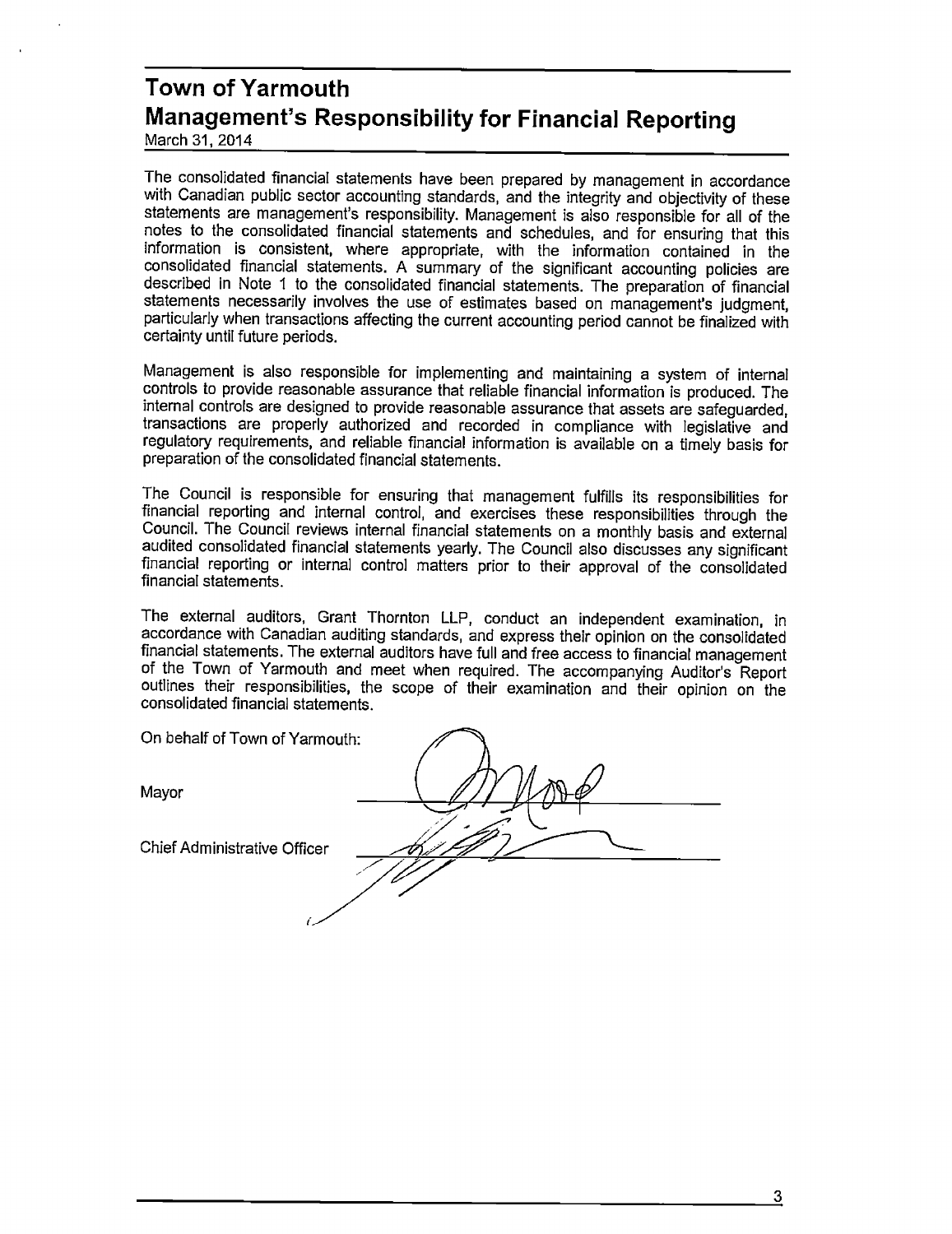# **Town of Yarmouth Consolidated Statement of Operations**

| <b>Year Ended March 31</b>                                           | 2014              |                   | 2013              |
|----------------------------------------------------------------------|-------------------|-------------------|-------------------|
|                                                                      | <b>Budget</b>     | <b>Actual</b>     | <b>Actual</b>     |
| <b>Revenue</b>                                                       |                   |                   |                   |
| Taxes                                                                | \$10,443,812      | \$10,493,276      | \$10,633,424      |
| Grants in lieu of taxes                                              | 1,232,100         | 1,213,452         | 1,237,237         |
| Services provided to other governments                               | 724,151           | 758,574           | 776,240           |
| Sale of service                                                      | 229,466           | 271,403           | 224,070           |
| Other revenue from own sources                                       | 1,580,667         | 1,506,886         | 1,478,943         |
| Unconditional transfers from other                                   |                   |                   |                   |
| governments                                                          | 976,735           | 1,126,984         | 985,860           |
| Grants for capital purposes                                          | 720,000           | 1,016,096         | 2,250,093         |
| Domestic, commercial and industrial                                  |                   |                   |                   |
| water                                                                | 1,793,443         | 1,717,993         | 1,775,385         |
| Public fire protection                                               | 479,773           | 482,359           | 482,556           |
| <b>Interest</b>                                                      | 6,029             | 40,363            | 59,717            |
| Other                                                                | 17,750            | 134,797           | 9,037             |
| Rental end events                                                    | 478,777           | 461,145           | 471,361           |
| Food and beverage sales                                              | 120,750           | 104,196           | 132,486           |
|                                                                      | <u>18,803,453</u> | <u>19,327,524</u> | 20,516,409        |
| <b>Expenditures</b>                                                  |                   |                   |                   |
| General government services                                          | 1,769,207         | 1,785,224         | 1,779,014         |
| <b>Protective services</b>                                           | 4,289,293         | 4,305,170         | 4,243,206         |
| <b>Transportation services</b>                                       | 3,082,291         | 3,308,392         | 3,221,788         |
| <b>Environmental health services</b>                                 | 3,093,450         | 2,978,955         | 3,004,362         |
| Environmental development services                                   | 1,543,801         | 1,572,429         | 1,595,994         |
| Recreational and cultural services                                   | 1,760,397         | 2,058,959         | 2,071,685         |
| Water and sanitation                                                 | 1,947,670         | 1,902,777         | 1,787,492         |
|                                                                      | <u>17,486,109</u> | <u>17,911,906</u> | <u>17,703,541</u> |
| Annual surplus before the undernoted                                 | 1,317,344         | 1,415,618         | 2,812,868         |
| Contribution of tangible capital assets                              |                   |                   |                   |
| from Federal government                                              |                   | 661,900           |                   |
| Contribution of tangible capital assets<br>to other local government |                   |                   |                   |
| Loss on disposal of tangible                                         |                   |                   | (1,870,594)       |
| capital assets                                                       |                   | (71, 986)         |                   |
| Pension asset increase                                               |                   | 748,400           | 362,000           |
| Annual surplus                                                       |                   |                   |                   |
|                                                                      | \$1,317,344       | \$2,753,932       | 1,304,274         |
|                                                                      |                   |                   |                   |
| Accumulated surplus, beginning of year                               |                   | 63,978,020        | 62,673,746        |
| Annual surplus                                                       |                   | <u>2,753,932</u>  | <u>1,304,274</u>  |
| Accumulated surplus, end of year                                     |                   | \$66,731,952      | \$63,978,020      |
|                                                                      |                   |                   |                   |

See accompanying notes to the consolidated financial statements.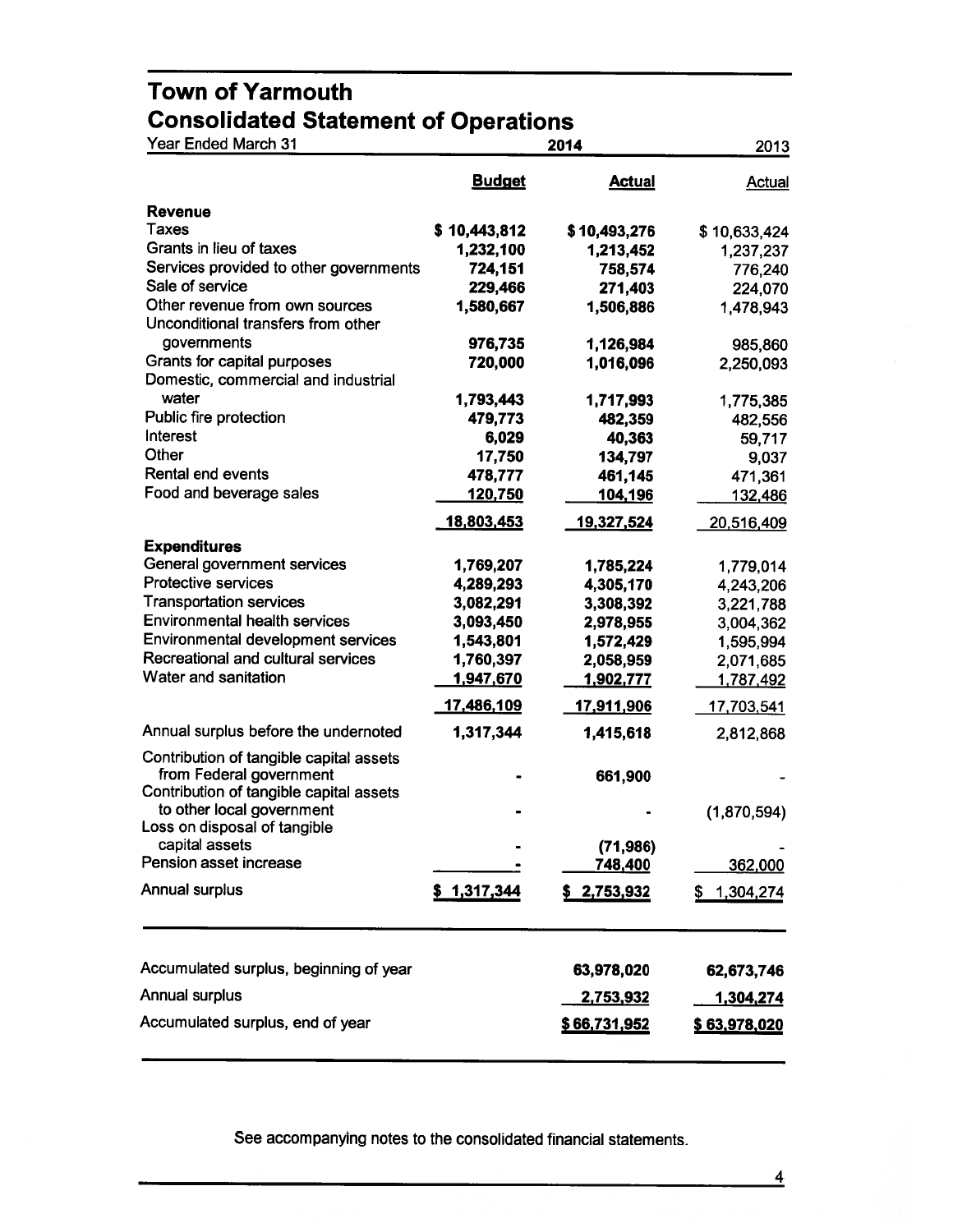| Town of Yarmouth                                    |                 |                 |
|-----------------------------------------------------|-----------------|-----------------|
| <b>Consolidated Statement of Financial Position</b> |                 |                 |
| March 31                                            | 2014            | 2013            |
| <b>Financial Assets</b>                             |                 |                 |
| Cash and cash equivalents                           | \$<br>9,954,769 | \$<br>5,806,106 |
| Sewer and water rate receivable (Note 4)            | 572,348         | 529,108         |
| Taxes receivable (Notes 5 and 6)                    | 1,054,682       | 1,120,472       |
| Due from Provincial Government and agencies         | 174,876         | 452,532         |
| Other receivables (Note 7)                          | 732,453         | 834,693         |
| Pension benefit asset (Note 9)                      | 343,900         |                 |
| Loans, advances and investments                     | 10,117          | <u>17,422</u>   |
|                                                     | 12,843,145      | 8,760,333       |
| <b>Financial Liabilities</b>                        |                 |                 |
| Due to Federal Government and agencies              | 429,241         | 296,485         |
| Due to Provincial Government and agencies           | 230,000         | 230,000         |
| Payables and accruals (Note 8)                      | 1,486,204       | 1,209,301       |
| Pension benefit obligation (Note 9)                 |                 | 404,500         |
| Other post employment benefits (Note 10)            | 631,453         | 660,226         |
| Repayable contributions                             | 9,403           | 9,403           |
| Loans payable<br>Deferred revenue                   | 137,031         | 164,086         |
| Long-term debt (Note 11)                            | 2,692,507       | 301,558         |
|                                                     | 3,366,667       | 3,766,667       |
|                                                     | 8,982,506       | 7,042,226       |
| <b>Net Financial Assets</b>                         | 3,860,639       | 1,718,107       |
| <b>Non-Financial Assets</b>                         |                 |                 |
| Tangible capital assets (Note 12)                   | 62,778,150      | 62,189,775      |
| Prepaid expenses                                    | 75,257          | 50,005          |
| Inventories                                         | 17,906          | 20,133          |
|                                                     | 62,871,313      | 62,259,913      |
| <b>Accumulated Surplus</b>                          | \$66,731,952    | \$63,978,020    |
|                                                     |                 |                 |

Commitments (Note 13) Contingencies(Note 14)

On behalf of the Town of Yarmouth

Mayor Clerk See accompanying notes to the consolidated financial statements.  $\overline{5}$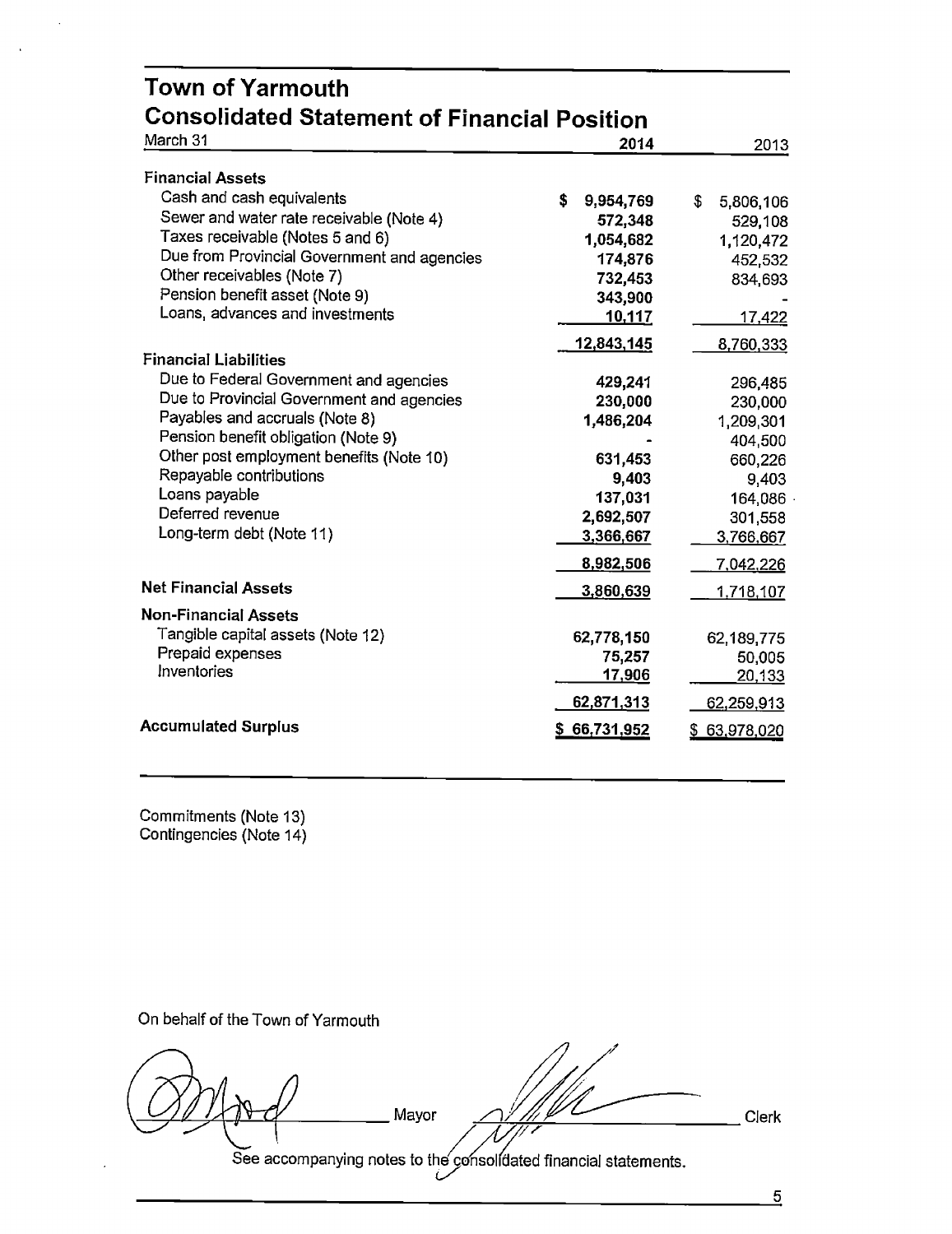# **Town of Yarmouth Consolidated Statement of Changes in Net Financial Assets (Debt)**

| March 31                                                                                                              |                          | 2014                       | 2013                     |
|-----------------------------------------------------------------------------------------------------------------------|--------------------------|----------------------------|--------------------------|
|                                                                                                                       | <b>Budget</b>            | <b>Actual</b>              | <b>Actual</b>            |
| <b>Annual surplus</b>                                                                                                 | S<br>1,317,344           | 2,753,932<br>S             | \$<br>1,304,274          |
| Acquisition of tangible capital assets<br>Amortization of tangible capital assets<br>Proceeds on disposal of tangible | (3,890,000)<br>2,186,713 | (3,308,249)<br>2,525,292   | (3,866,415)<br>2,466,403 |
| capital assets<br>Loss on transfer/disposal of tangible                                                               |                          | 122,596                    |                          |
| capital assets                                                                                                        | (385, 943)               | <u>71,986</u><br>2,165,557 | 2,031,705<br>1,935,967   |
| Change in inventories/prepaid expenses                                                                                |                          | (23, 025)                  | <u>149,237</u>           |
| (Decrease in Net Financial Assets)/<br><b>Increase in Net Financial Assets</b>                                        | (385,943)                | 2,142,532                  | 2,085,204                |
| <b>Net Financial Assets (Debt),</b><br>beginning of year                                                              |                          | 1,718,107                  | (367, 097)               |
| Net Financial Assets, end of year                                                                                     |                          | 3,860,639                  | 1,718,107                |
|                                                                                                                       |                          |                            |                          |

See accompanying notes to the consolidated financial statements.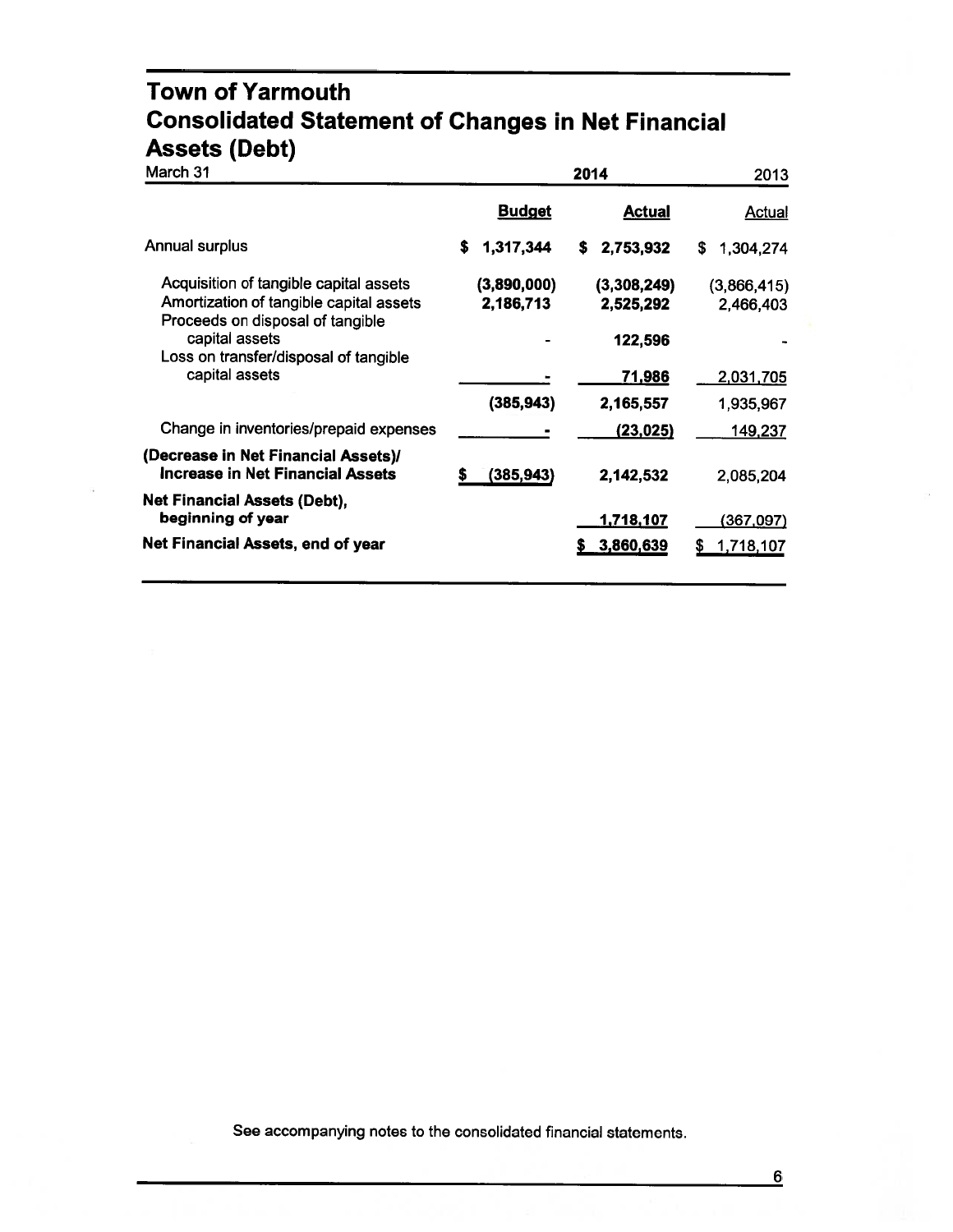| Town of Yarmouth                                                                         |   |                    |    |                      |
|------------------------------------------------------------------------------------------|---|--------------------|----|----------------------|
| <b>Consolidated Statement of Changes in Financial Position</b>                           |   |                    |    |                      |
| Year Ended March 31                                                                      |   | 2014               |    | 2013                 |
|                                                                                          |   |                    |    |                      |
| Increase in cash and cash equivalents                                                    |   |                    |    |                      |
| <b>Operating activities</b>                                                              |   |                    |    |                      |
| <b>Annual surplus</b>                                                                    | S | 2,753,932          | S. | 1,304,274            |
| Changes in non-cash items                                                                |   |                    |    |                      |
| Amortization                                                                             |   | 2,525,292          |    | 2,466,403            |
| Sewer and water receivable                                                               |   | (43, 240)          |    | (10, 655)            |
| Taxes receivable                                                                         |   | 65,790             |    | 34,245               |
| Prepaid expenses and inventories                                                         |   | (23, 025)          |    | 149,237              |
| Due from/to Provincial Government and agencies<br>Due to Federal Government and agencies |   | 277,656            |    | (32, 152)            |
| Other receivables                                                                        |   | 132,756<br>102,240 |    | (93, 640)<br>247,663 |
| Pension benefit asset/obligation                                                         |   | (748, 400)         |    | (362,000)            |
| Payables and accruals and post employment benefits                                       |   | 248,130            |    | 118,364              |
| Deferred revenue                                                                         |   | 2,390,949          |    | 157,888              |
| Repayable contributions and loans payable                                                |   | (27, 055)          |    | (121, 262)           |
|                                                                                          |   | 7,655,025          |    | 3,858,365            |
| <b>Capital activities</b>                                                                |   |                    |    |                      |
| Proceeds on disposal of tangible capital assets                                          |   | 122,596            |    |                      |
| Loss on disposal/transfer of tangible capital assets                                     |   | 71,986             |    | 2,031,705            |
| Acquisition of tangible capital assets                                                   |   | <u>(3,308,249)</u> |    | (3,866,415)          |
|                                                                                          |   |                    |    |                      |
|                                                                                          |   | (3, 113, 667)      |    | (1,834,710)          |
| <b>Financing activities</b>                                                              |   |                    |    |                      |
| Repayment of long-term debt                                                              |   | (400,000)          |    | (698, 319)           |
| <b>Investing activities</b>                                                              |   |                    |    |                      |
| Decrease in loans, advances and investments                                              |   | 7,305              |    | 7,340                |
| Net increase in cash and cash equivalents                                                |   | 4,148,663          |    | 1,332,676            |
| Cash and cash equivalents                                                                |   |                    |    |                      |
| Beginning of year                                                                        |   | 5,806,106          |    | 4,473,430            |
| End of year                                                                              |   | 9,954,769          | s. | 5,806,106            |
|                                                                                          |   |                    |    |                      |

See accompanying notes to the consolidated financial statements.

 $\overline{1}$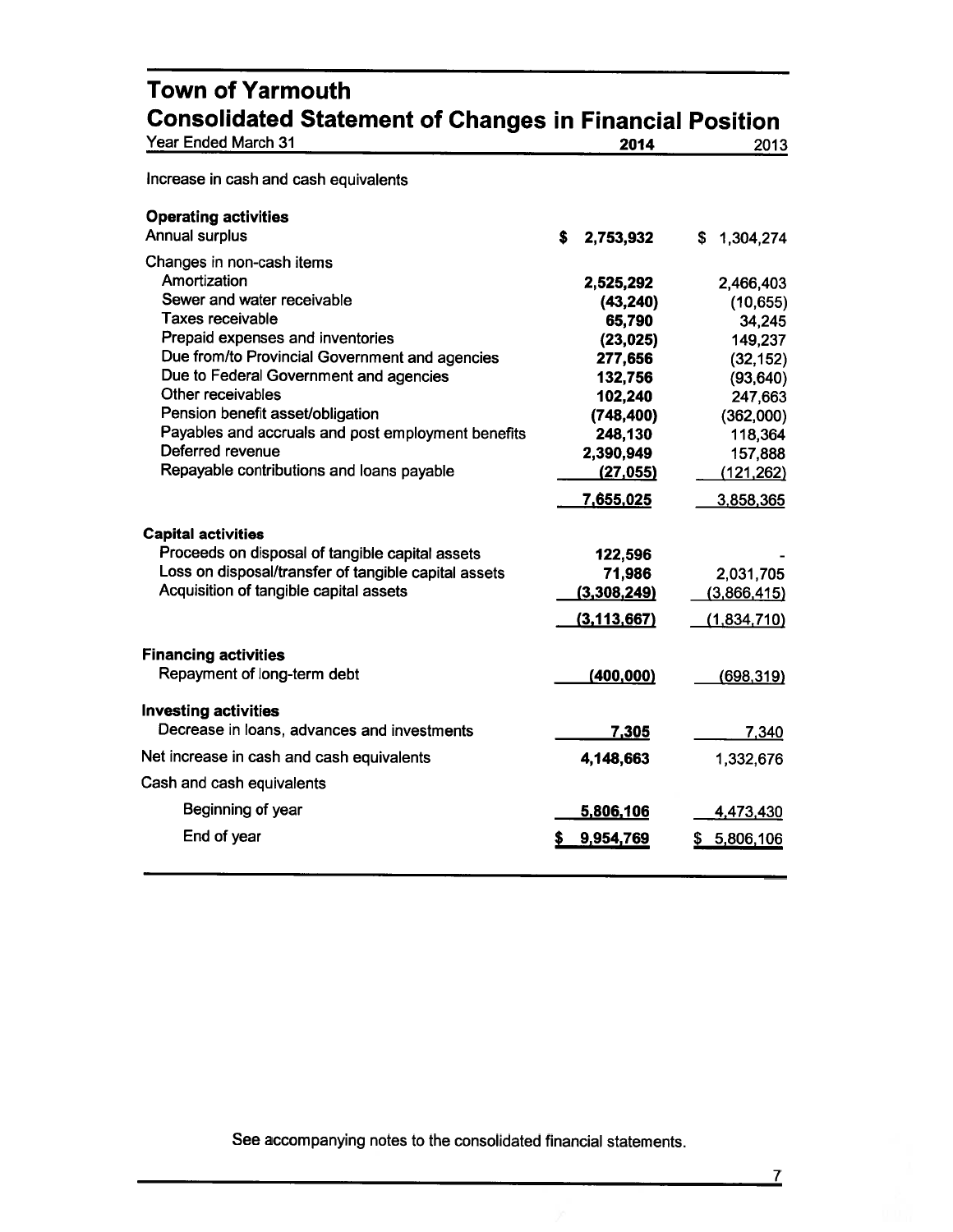March 31, 2014

#### $\mathbf{1}$ . **Summary of significant accounting policies**

The consolidated financial statements of the Town of Yarmouth are the representations of management prepared in accordance with Canadian generally accepted accounting principles for local governments, as recommended by the Public Sector Accounting Board (PSAB) of the Canadian Institute of Chartered Accountants.

The focus of PSAB financial statements is on the financial position of the Town and the changes thereto. The Consolidated Statement of Financial Position includes all of the assets and liabilities of the Town.

Significant aspects of the accounting policies adopted by the Town are as follows:

### **Reporting entity**

The consolidated financial statements reflect the assets, liabilities, revenues, expenditures and changes in fund balances and in financial position of the reporting entity. The reporting entity is comprised of all organizations and enterprises accountable for the administration of their affairs and resources to the Town and which are owned or controlled by the Town. Along with the consolidation of the funds and reserves, the Town has consolidated its proportionate share as follows:

- Mariners Centre Management Board 50%
- Yarmouth & Acadian Shores Tourism Association 25%  $\bullet$
- Yarmouth Area Industrial Commission 33.33%
- Yarmouth County Solid Waste Management Authority 27.79%  $\bullet$
- Yarmouth International Airport Corporation 29.24%  $\bullet$
- Yarmouth Waterfront Development Corporation 100%

Interdepartmental and organizational transactions and balances are eliminated.

### **Budget**

The budget figures contained in these financial statements were approved by Council on July 11, 2013 in its original fiscal plan; they also include budgets prepared and approved by controlled entities and are adjusted for amortization in accordance with Public Sector requirements.

### **Revenue recognition**

(a) Tax revenue is property tax billings which are prepared by the Town based on assessment rolls issued by the Province of Nova Scotia. Tax rates are established annually by Council. Taxes are billed based on the assessment rolls provided by the Province of Nova Scotia. Taxation revenues are recorded at the time tax billings are issued. Assessments and the related property taxes are subject to appeal. Any supplementary billing adjustments made necessary by the determination of such changes will be recognized in the fiscal year they are determined. The Town is entitled to collect interest and penalties on overdue taxes. These revenues are recorded in the period the interest and penalties are levied.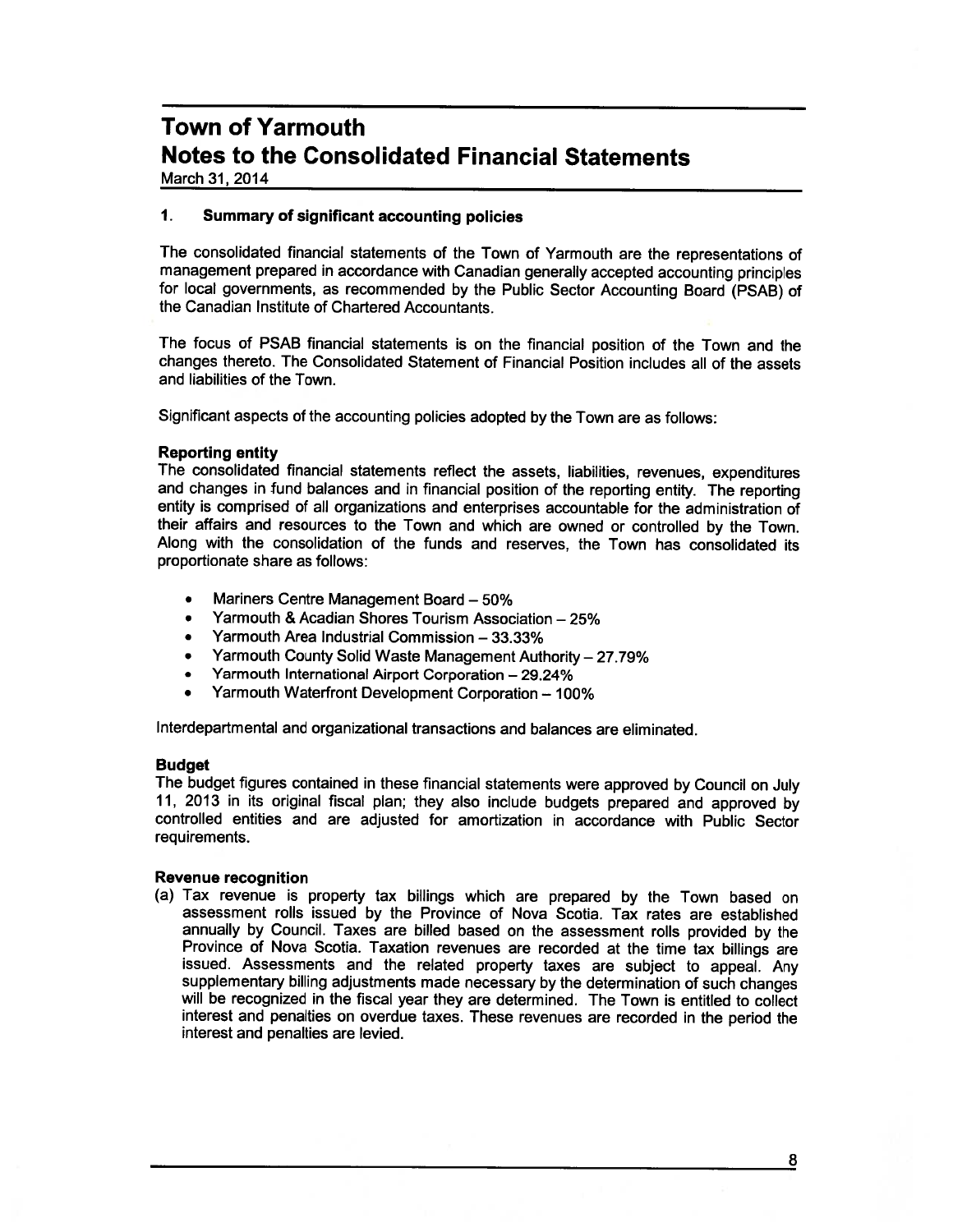March 31, 2014

### 1. Summary of significant accounting policies (continued)

### **Revenue recognition (continued)**

- (b) Revenue from provincial or federal governments without eligibility criteria or stipulations is recognized as revenue by the Town when the transfer is authorized. Revenue with eligibility criteria is recognized as revenue by the Town when the transfer is authorized and all eligibility criteria have been met. Revenue with stipulations is recognized as revenue by the Town when the transfer is authorized and all stipulations have been met.
- (c) Other revenue is recorded when it is earned.

### **Expenditures**

Expenditures are recognized as they are incurred and measurable as a result of receipt of goods or services and the creation of a legal obligation.

### **Cash and cash equivalents**

Cash and cash equivalents include cash on hand, balances with banks and short term deposits with original maturities of three months or less. Bank borrowings are considered to be financing activities. Cash proceeds from tax sales in excess of the arrears taxes receivable are deposited in a separate bank account and are restricted for a period of twenty years at which time the cash can be taken into operations. The balance of the tax sale surplus account at year end is  $$35,585(2013 - $35,643)$ .

### **Tangible capital assets**

Tangible capital assets are recorded at cost which includes all amounts that are directly attributable to acquisition, construction, development or betterment of the asset.

Assets under construction are not amortized until the asset is available for productive use. Funding related to the purchase of capital assets is recorded as revenue when received. Donated assets are recorded at their estimated fair value at time of acquisition. The Town does not capitalize interest as part of the costs of its capital assets.

Amortization for capital assets is presented in the financial statements and is calculated on a straight-line basis over an asset's estimated useful life less any residual value as follows:

| 25 years        |
|-----------------|
| 25-40 years     |
| 20-25 years     |
| 5, 7 & 25 years |
| $10-15$ years   |
| 5 years         |
| 25 years        |
| 25 years        |
| 25 years        |
| 50 years        |
| 25 years        |
| 25 years        |
|                 |

### **School assets**

On January 1, 1982 the Town of Yarmouth in agreement with the Municipality of the District of Yarmouth joined the Yarmouth District School Board. During the 1996 - 1997 year, these schools came under the operational control of the Southwest Regional School Board.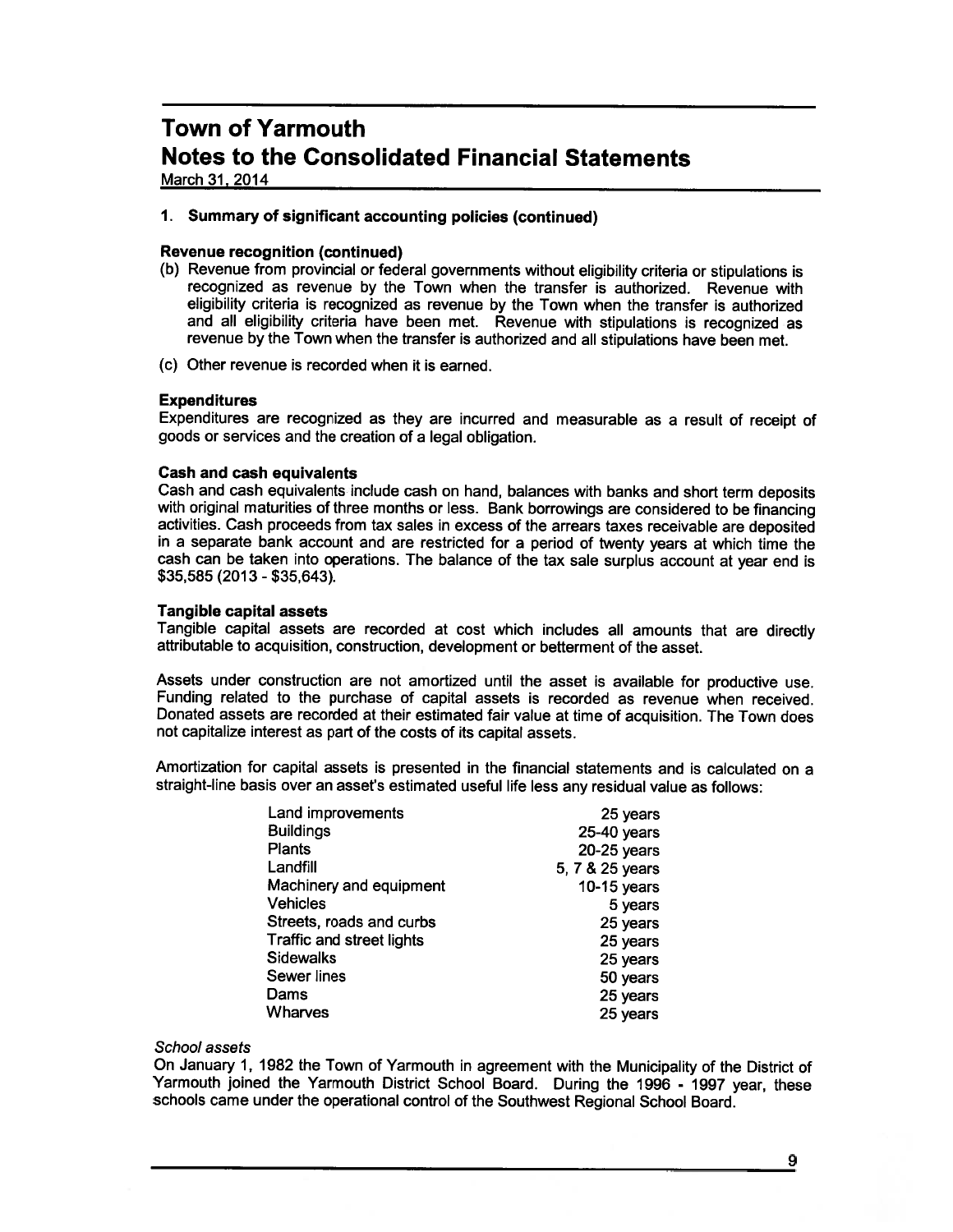March 31, 2014

### 1. Summary of significant accounting policies (continued)

### Tangible capital assets (continued)

Under agreements, all school buildings on hand at December 31, 1981 will remain assets of the Town but are under the operational control of the school board until such time as the board no longer requires the asset for school purposes. At that time, control will revert back to the Town.

School buildings have not been recorded as tangible capital assets, as they are not currently under the control of the Town.

### **Inventories**

Inventories are valued at the lower of cost and net realizable value. The cost of inventories includes the cost of purchase and other costs incurred in bringing the inventories to their present location and condition. Costs such as storage costs, administrative overheads that do not contribute to bringing the inventories to their present location and condition, and selling costs are specifically excluded from the cost of inventories and are expensed in the period incurred.

### Short term debt

The Town of Yarmouth has an operating line of credit with the Bank of Montreal to a maximum of \$2,500,000. The line was drawn on to nil at March 31, 2014 (2013 - nil) with an interest rate of prime minus 0.375%.

### **Financial instruments**

The fair values of cash, receivables and payables are assumed to approximate their carrying amounts because of their short term to maturity. The fair value of long-term debt is assumed to approximate its carrying amount.

### Use of estimates

In preparing the Town's financial statements, management is required to make estimates and assumptions that affect the reported amounts of assets and liabilities, the disclosure of contingent assets and liabilities and reported amounts of revenue and expenses. Actual amounts could differ from these estimates.

### **Concentrations of credit risk**

Concentrations of credit risk exist if a number of customers are engaged in similar economic activities or are located in the same geographic region, and indicate the relative sensitivity of the Town's performance to developments affecting a particular segment of borrowers or geographic region. Geographic credit risk exists for the Town due to most of its service being provided in the Town of Yarmouth. The exposure to credit risk associated with the nonperformance of these customers can be directly impacted by a decline in economic conditions which would impair the customers' ability to satisfy their obligations to the Town. In order to reduce this economic risk, the Town has comprehensive credit procedures in place whereby analyses are performed to control the collection of amounts due to it.

### **Employee future benefits**

The Town accrues its obligations under employee future benefit plans and the related costs, net of plan assets. The cost of pensions earned by employees is actuarially determined using the accrued benefit method. For the purpose of calculating the expected return on plan assets, those assets are valued at fair value.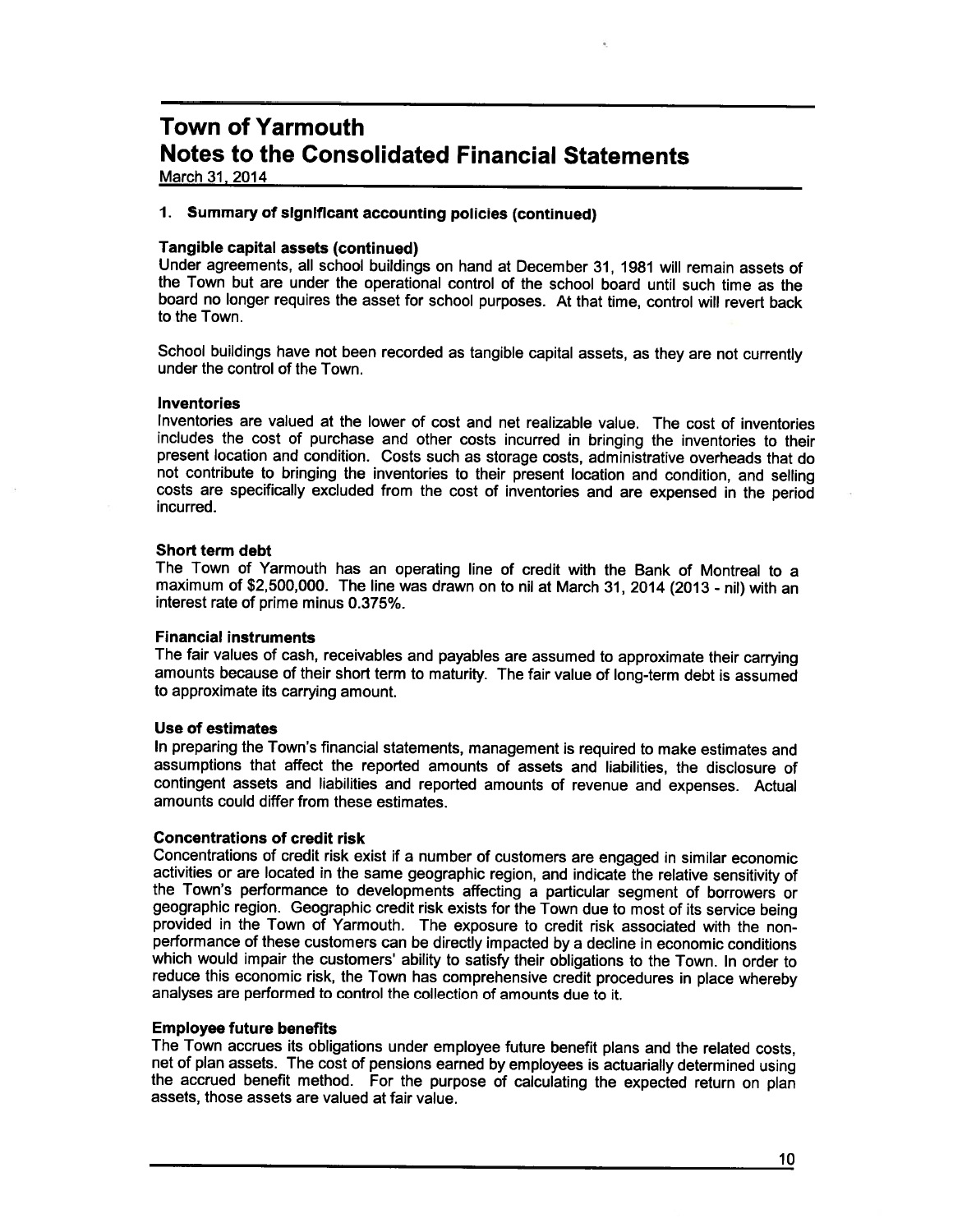March 31, 2014

### 1. Summary of significant accounting policies (continued)

### **Employee future benefits (continued)**

Past service costs from plan amendments are netted with outstanding unamortized actuarial gains/losses and recognized immediately. Current service costs are expensed during the year.

The excess of net actuarial gains/losses is amortized over the average remaining service period of active employees.

### 2. Contributions to Boards and Commissions

The Town of Yarmouth is required to assist in financing the operations of the various boards, along with other Municipal Units based on assessment or population formula. In addition to any budgeted contributions, the Municipal Units share in the deficits or surpluses of these boards based on their sharing percentages. A Municipal Unit's share of the deficit is to be paid in the next fiscal year while a surplus is to be taken into the next year's estimates.

Boards in which the Town has less than 50% Interest

- Regional Library 11.5% Interest During 2014, the Town of Yarmouth paid \$44,619 (2013 - \$44,619) to the Regional Library.
- Tri-County Housing Authority 12.5% Interest At March 31, 2014, the Town of Yarmouth owes \$230,000 (2013 - \$230,000) to the Province of Nova Scotia for transfer to the Tri-County Housing Authority to fund its share of the prior year's deficit.

### 3. Trust funds

The Trust Funds being administered by the Town of Yarmouth are not consolidated with the accounts of the Town. At March 31, 2013, the equity in Trust Funds under its trusteeship amounted to \$249,675 (2013 - \$123,244).

| 4. Sewer, and water receivable                                                               | 2014            | 2013               |
|----------------------------------------------------------------------------------------------|-----------------|--------------------|
| Sewer and water rates receivable, gross                                                      | 595,518         | 544,328<br>S.      |
| Valuation allowance<br>Balance, beginning of year<br>Allowances (reductions) during the year | 15,220<br>7.950 | 29,341<br>(14,121) |
| Balance, end of year                                                                         | 23,170          | 15,220             |
| Sewer rates receivable, net                                                                  | 572,348         | 529,108            |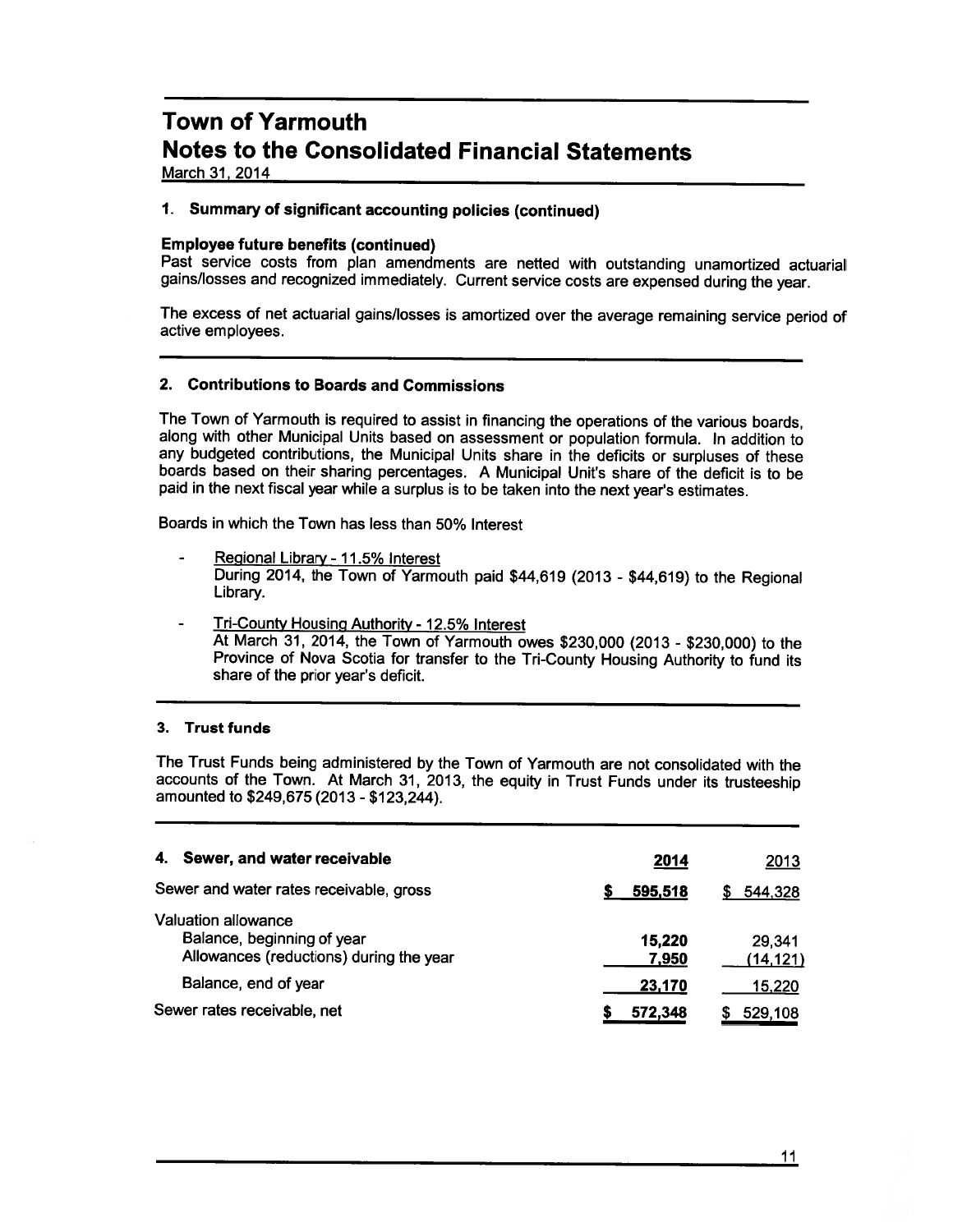March 31, 2014

| 5.<br><b>Taxes receivable</b>                                                        |                             |                   |                                      |                                      |
|--------------------------------------------------------------------------------------|-----------------------------|-------------------|--------------------------------------|--------------------------------------|
|                                                                                      |                             |                   | 2014                                 | 2013                                 |
|                                                                                      | <b>Current year</b>         | <b>Prior year</b> | <b>Total</b>                         | Total                                |
| Balance, beginning of year<br>Current year's levy<br>Interest on outstanding taxes   | \$<br>11,219,300<br>164,516 | \$1,120,472       | \$1,120,472<br>11,219,300<br>164,516 | \$1,154,717<br>11,713,010<br>201,287 |
|                                                                                      | 11,383,816                  | 1,120,472         | 12,504,288                           | 13,069,014                           |
| Deduct<br>Write-offs<br><b>Current year's collections</b><br><b>Reduced taxes</b>    | 10,369,906<br>316,041       | 654,602           | 11,024,508<br>316,041                | 298,381<br>11,219,588<br>325,229     |
|                                                                                      | 10,685,947                  | 654,602           | 11,340,549                           | 11,843,198                           |
| Balance, before allowance                                                            | 697,869                     | 465,870           | 1,163,739                            | 1,225,816                            |
| Less valuation allowance (Note 6)                                                    |                             | 109,057           | 109,057                              | 105,344                              |
| Balance, end of year                                                                 | 697,869<br>\$               | 356,813<br>\$     | \$1,054,682                          | \$1,120,472                          |
| Valuation allowance - uncollectible taxes<br>6.                                      |                             |                   | 2014                                 | 2013                                 |
| Balance, beginning of year<br>Accounts written off in year<br>Provision for the year |                             |                   | \$<br>105,344                        | S.<br>385,836<br>(298, 381)          |
| Balance, end of year                                                                 |                             |                   | 3,713<br>109,057<br>\$               | 17,889<br>\$105,344                  |
|                                                                                      |                             |                   |                                      |                                      |
| <b>Other receivables</b><br>7.                                                       |                             |                   | 2014                                 | 2013                                 |
| <b>Trade receivables</b><br>Amounts due to controlled entities                       |                             |                   | \$<br>341,817<br>67,112              | 224,390<br>150,080                   |
|                                                                                      |                             |                   | 408,929                              | 374,470                              |
| Harmonized sales taxes                                                               |                             |                   | 275,185                              | 174,610                              |
| Non-controlling interest due from subsidiaries                                       |                             |                   | 48,339                               | 285,613                              |
|                                                                                      |                             |                   | \$<br>732.453                        | 834.693                              |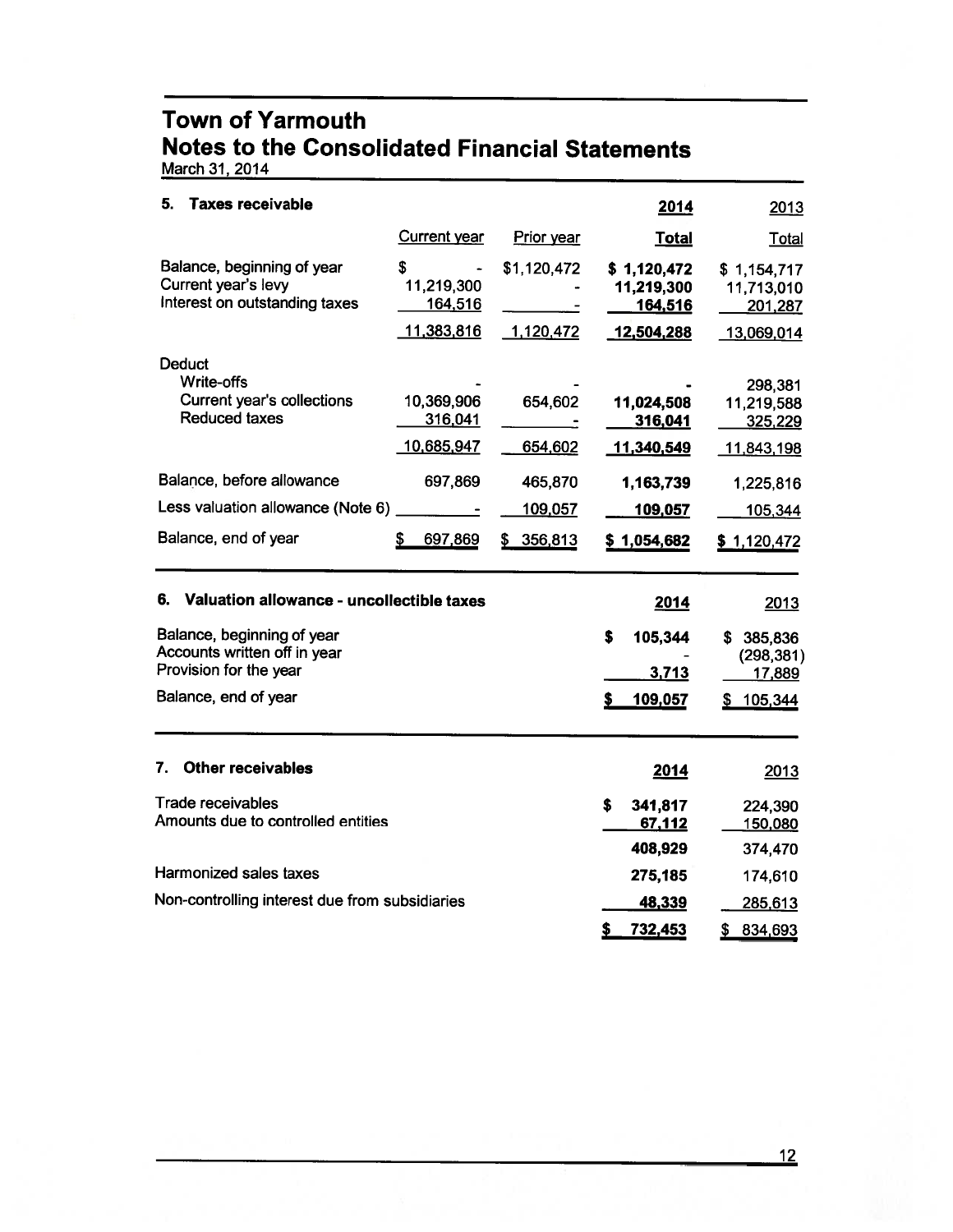| 8.<br><b>Payables and accruals</b>                                  | <u>2014</u>            | 2013                    |
|---------------------------------------------------------------------|------------------------|-------------------------|
| Trade payables and accruals<br>Amounts due from controlled entities | \$1,104,540<br>192,771 | 866,006<br>S<br>222,331 |
|                                                                     | 1,297,311              | 1,088,337               |
| Due to other local governments                                      | 106,448                | 120,964                 |
| Non-controlling interest due to subsidiaries                        | 82,445                 |                         |
|                                                                     | 1,486,204              | 1,209,301               |
|                                                                     |                        |                         |

March 31, 2014

### 9. Defined benefit pension plan

The Town of Yarmouth sponsors a contributory defined benefit pension plan for substantially all of its employees. The plan provides pension benefits in two categories: for services prior to August 1, 1975, benefits are calculated using a career average earnings formula in which the benefits are a defined percentage of earnings for each year of service; and for services after August 1, 1975, benefits are determined using a final average salary formula in which the benefit is calculated as a specified percentage of the member's average salary over the last five years of membership in the plans. The average age of the 61 active employees covered by the plan is 50.2. At present, the plan provides benefits for 15 retirees.

Employees make contributions equal to 6.5% percent of their salary and the Town contributes 13%. Total benefit payments to retirees during the year was approximately \$213,959 (2013 - $$204,911$ ). Pension fund assets are invested primarily in marketable investments of organizations external to the Town.

Actuarial valuations for accounting purposes are preformed triennially using the accrued benefit method. The most recent actuarial valuation was prepared at March 31, 2014 and at that time the pension plan had an accrued benefit asset of \$343,900.

The actuarial valuation was based on a number of assumptions about future events, such as inflation rates, interest rates, wage and salary increases and employee turnover and mortality. The assumptions used reflect the Town's best estimates.

The following summarizes the major assumptions in the valuation:

- the expected inflation rate is 3.5%:
- the discount rate used to determine the accrued benefit obligation is 5.25%;  $\bullet$
- the expected rate of return is 5.25%;
- retirement age is 65; and
- estimated average remaining service life is 15 years.

Combined employer and employee contributions during the year were \$510,154 (2013 - $$527,541$ ).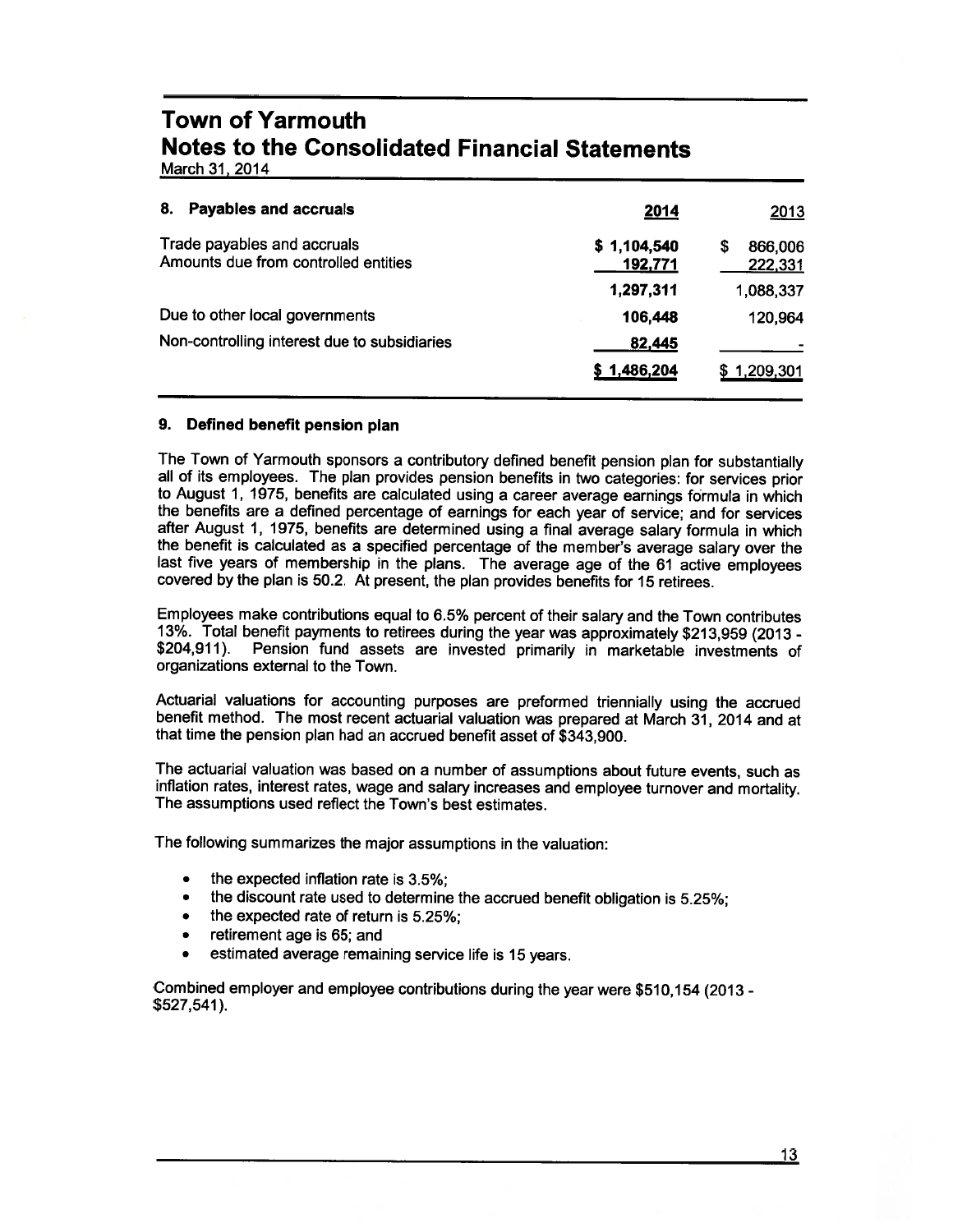### 9. Defined benefit pension plan (continued)

The Town's actuary performed an extrapolation of the March 31, 2013 valuation to determine the position of the plan as at March 31, 2014. Pension fund assets are valued at market values. Plan assets are comprised of Sun Life's Three Year Guaranteed Account Fund. Results of the extrapolation are as follows:

| Market value of the pension plan asset | \$8,377,700 |
|----------------------------------------|-------------|
| Accrued benefit obligation             | 8,033,800   |
| Pension plan deficit                   | 343,900     |

The actuarially calculated pension asset at March 31, 2014 is \$343,900 (2013 - liability of  $$404.500$ ).

Under Nova Scotia Pension Plan regulations, the Town has 15 years to fund any deficit arising from the valuation.

The Yarmouth Area Industrial Commission was a co-sponsor of an individual pension plan for a past employee. The plan provided pension benefits for services after January 1, 1995.

The actuarial valuation performed was calculated on a wind up basis as of June 11, 2010. At that time the pension plan had a deficit of \$158,025. The Commission is required to fund \$3,144 of the total pension deficit.

Pension fund assets were valued at market values. Results of the 2010 valuation are as follows:

| Market value of the pension plan asset<br>Accrued benefit obligation | 275.053<br>433.078 |
|----------------------------------------------------------------------|--------------------|
| Pension plan deficit                                                 | $$^{(158,025)}$    |

The funding deficiency indicated in the report by participating employer is \$3,144 for the Yarmouth Area Industrial Commission and \$154,881 for the South West Shore Development Authority.

### 10. Other post employment benefits

Sick leave - The Town is liable for accumulated sick leave to a maximum of 200 unused days for each employee. At March 31, 2014, the maximum amount that would have to be paid to all employees amounted to \$645,610 (2013 - \$698,952). Upon retirement a non-union employee who has not abused their sick leave is eligible for a sick leave retirement package. After 10 years of employment, the employee can receive a portion of their accumulated sick leave. The total liability recorded in these financials pertaining to this contingency as at March 31, 2014 was \$349,966 (2013 - \$367,327). This figure is based upon historical information and the likeliness of the sick leave to be used and awarded to the employee.

Service award retirement package - After 10 years of service at the Town, an employee becomes eligible receive a service award package at retirement. The amount of the package is one month's salary earned in the final year of service for every ten years employed at the Town. The total amount of this liability as at March 31, 2014 of \$281,487 (2013 - \$292,899) has been recorded as a liability in these financial statements. This figure was determined based upon the likelihood of the employee retiring and the funds being paid out by the Town.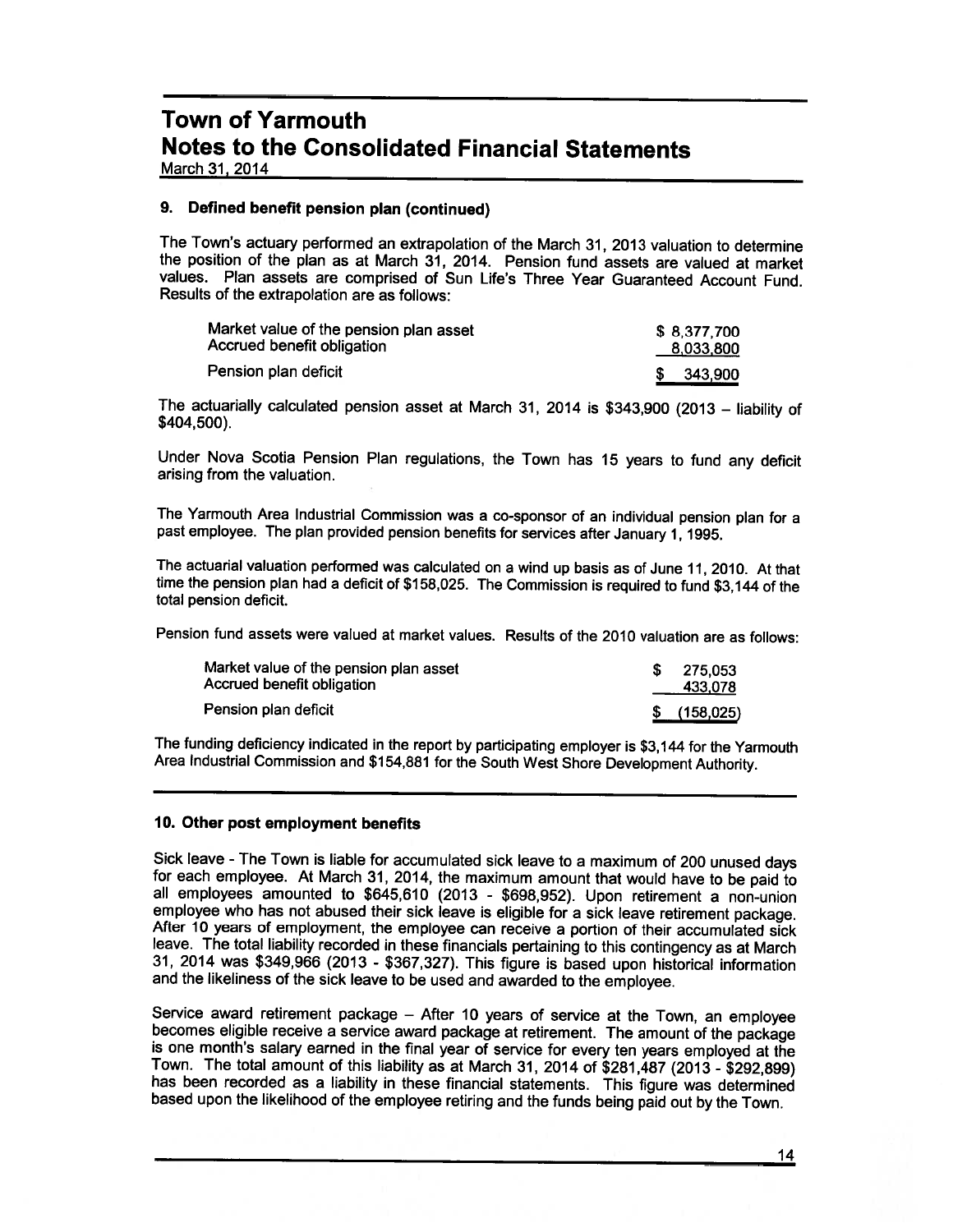Notes to the Consolidated Financial Statements<br>March 31, 2014 Town of Yarmouth

# 11. Long-term debt

| Interest<br>___ <u>rate</u> | 5.00%-5.38%<br>4.37%-5.09%<br>4.42%-4.77%                                                                                                                 |
|-----------------------------|-----------------------------------------------------------------------------------------------------------------------------------------------------------|
| <b>Interes</b>              | 28,832<br>82,653<br>56,764<br>168,249                                                                                                                     |
| March 31<br><u>201</u> 4    | 500,000<br>1,666,665<br><u>- 1,200,002</u><br>3,366,66;                                                                                                   |
| Repai                       | 100,000<br>166,667<br>133,333<br>400,000                                                                                                                  |
| March 31<br>2013            | 600,000<br>1,833,332<br><u>- 1,333,335</u><br>- 3,776,667                                                                                                 |
| General                     | noita<br>Nova Scotia Municipal Finance Corpora<br>Public Works Building, due Oct 2019<br>Southeast Street, due 2021<br>3rooklyn Street, due 2022<br>Total |

Principal repayments required in the next five years are as follows:

| \$400,000<br>\$400,000<br>\$400,000<br>\$400,000<br>\$400,000 |  |  |
|---------------------------------------------------------------|--|--|
| ង<br>ភីក្ដី ភីក្ដី<br>ភីក្ដី ភីក្ដី                           |  |  |

 $\frac{5}{2}$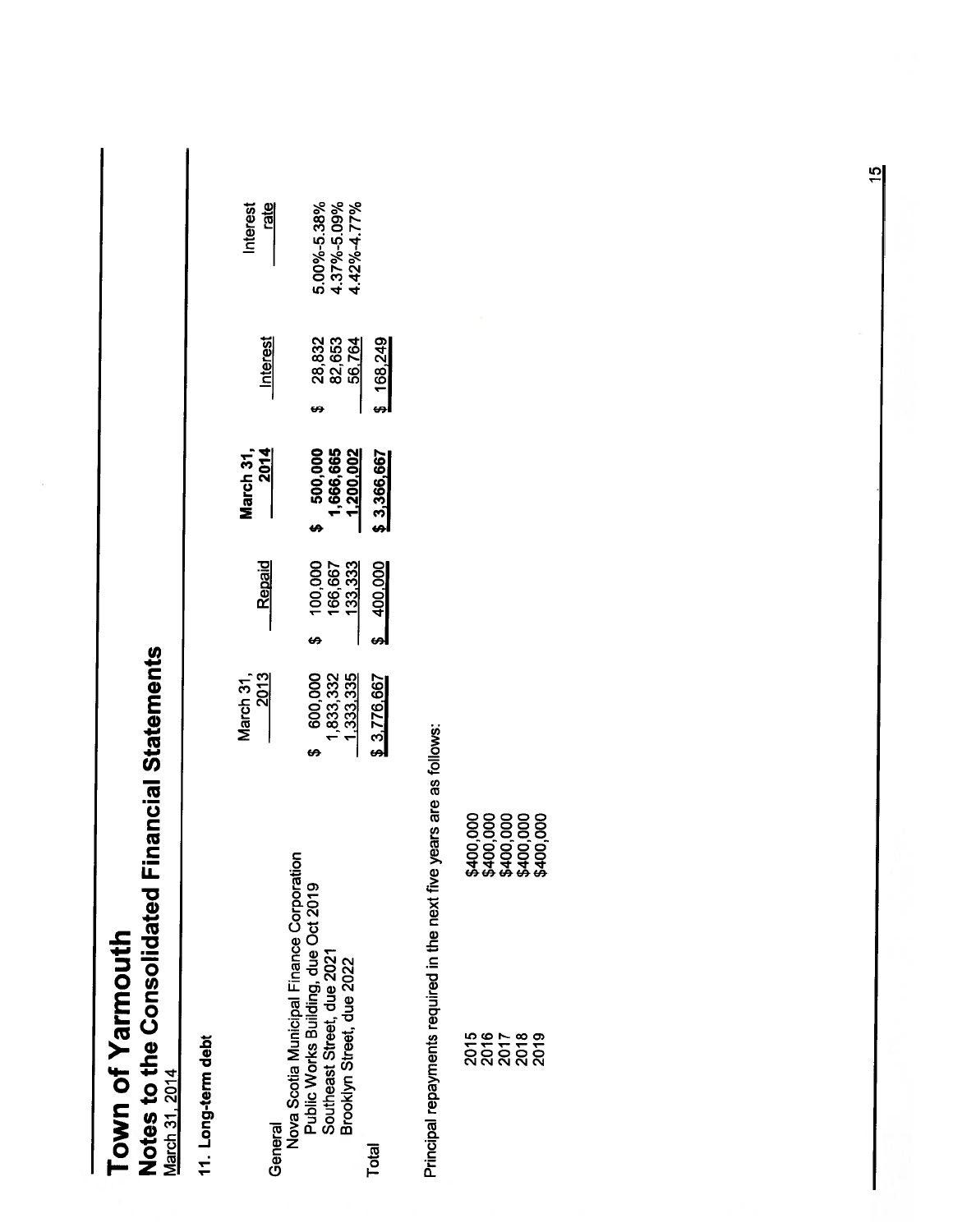**TOWN OF YARMOUTH<br>Notes to the Consolidated Financial Statements** 

# 12. Tangible capital assets

|                                                                    | <b>Land</b> | Land<br>mprovements | <b>Buildings</b><br>Municipal | <b>Buildings</b><br>Other | and<br>Machinery<br>eguipment | Landfill    | Vehicles | <b>Streets</b><br>& Roads |
|--------------------------------------------------------------------|-------------|---------------------|-------------------------------|---------------------------|-------------------------------|-------------|----------|---------------------------|
| Balance, beginning of year<br><b>Gost</b><br>Add                   | \$4,099,810 | \$2,700,119         | \$14,703,518                  | \$14,891,409              | \$4,195,372                   | \$2,354,069 | 537,085  | \$9,262,989               |
| Additions during the year<br>Less                                  | 593,153     | 272,102             | 1,547,559                     |                           | 102,321                       | 3,018       | 139,073  |                           |
| Disposals during the year                                          | (90, 462)   |                     | (157.244)                     |                           |                               |             |          |                           |
| Balance, end of year                                               | 4,602,501   | 2,972,221           | 16,093,833                    | 14,891,409                | 4,297,693                     | 2,357,087   | 676,158  | 9,262,989                 |
| Balance, beginning of year<br>Accumulated amortization<br>Rd<br>Ro |             | 951,128             | 4,704,601                     | 2,544,737                 | 2,381,344                     | 1,119,325   | 360,260  | 2,452,661                 |
| Amortization during the year<br>Less                               |             | 112,017             | 367,203                       | 247,024                   | 376,165                       | 143,021     | 54,601   | 355,303                   |
| Accumulated amortization on disposals                              |             |                     | (53, 124)                     |                           |                               |             |          |                           |
| Balance, end of year                                               |             | 1,063,145           | 5,018,680                     | 2.791.761                 | 2.757.509                     | 1,262,346   | 414,861  | 2.807,964                 |
| NET BOOK VALUE                                                     | \$4,602,501 | \$1,909,076         | \$11,075,153                  | \$12,099,648              | \$1,540,184                   | \$1,094,741 | 261,297  | \$6,455,025               |

 $\frac{1}{2}$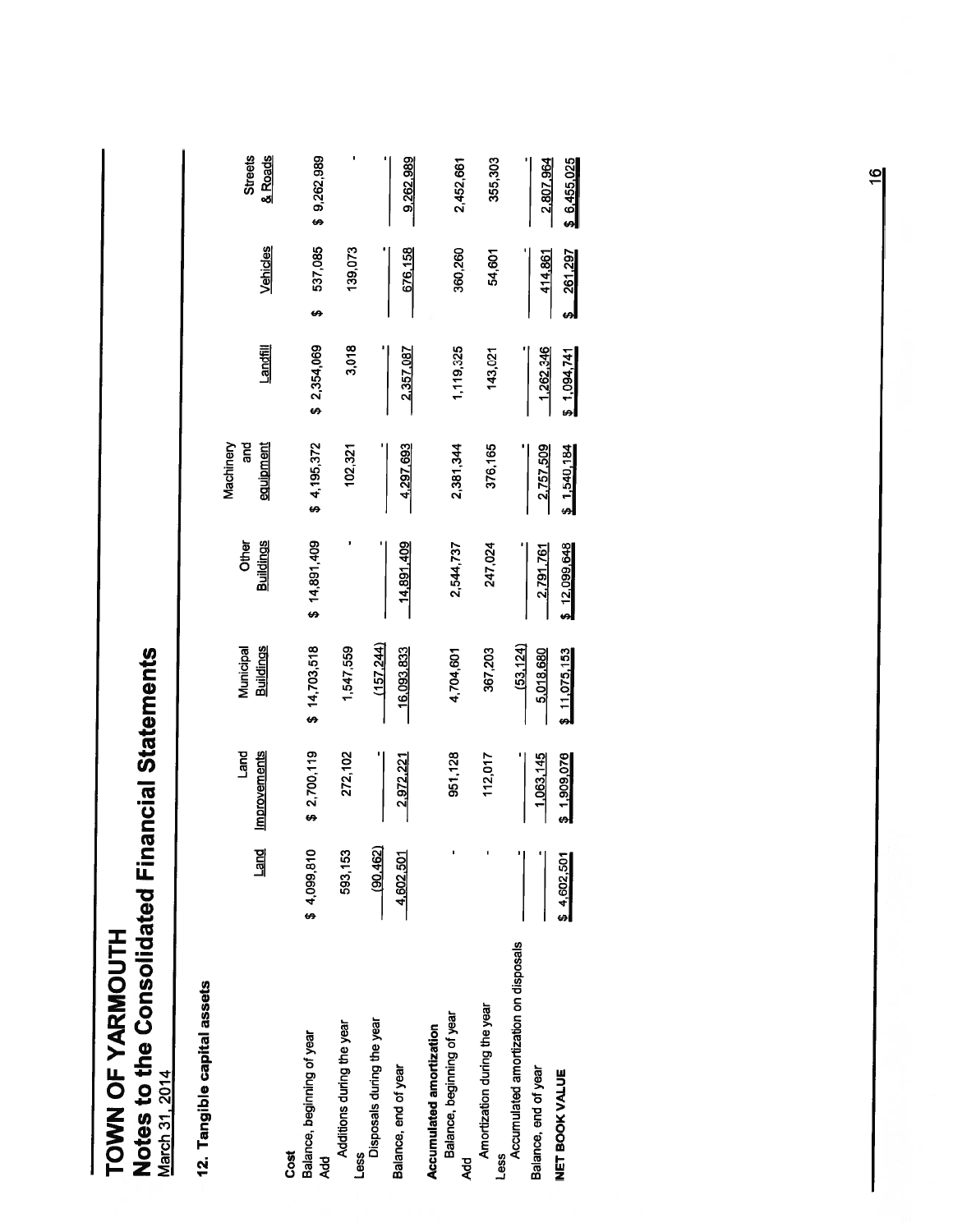| <b>Own of Yarmouth</b> | Notes to the Consolidated Financial Statements | March 31, 2014 |
|------------------------|------------------------------------------------|----------------|

| í<br>ì<br>֖֧֧֚֚֚֚֚֚֚֚֚֚֚֚֚֚֚֚֚֚֚֚֚֚֚֚֚֚֡֡֡֡֡֡֡֡֬֝֩ |  |
|----------------------------------------------------|--|
|                                                    |  |
| j                                                  |  |
| l                                                  |  |

|                                                                    | <b>Street lights</b> | Sidewalks    | <b>Sewer lines</b> | Dam         | <u>Wharf</u> | 2014<br><u>Total</u>     | 2013<br><u>Total</u>      |
|--------------------------------------------------------------------|----------------------|--------------|--------------------|-------------|--------------|--------------------------|---------------------------|
| Balance, beginning of year<br>Cost<br>Add                          | 728,245<br>မာ        | \$4,611,923  | \$ 24,489,715      | \$1,007,474 | \$6,041,419  | \$89,623,147             | \$88,173,834              |
| Additions during the year<br>Less                                  | 10,653               | 605,551      | 25,204             | 9,615       |              | 3,308,249                | 3,866,415                 |
| Disposals during the year<br>Balance, end of year                  | 738,898              | $-5.217.474$ | 24,514,919         | 1.017.089   | 6,041,419    | (247, 706)<br>92,683,690 | (2,417,102)<br>89,623,147 |
| Accumulated amortization<br>Balance, beginning of year<br>ਟ<br>ਟ੍ਰ | 142,530              | 1,529,447    | 8,088,180          | 60,957      | 3,098,202    | 27,433,372               | 25,352,367                |
| Amortization during the year<br>Less                               | 29,309               | 196,554      | 399,870            | 40,490      | 203,735      | 2,525,292                | 2,466,403                 |
| Accumulated amortization on disposals                              |                      |              |                    |             |              | (53, 124)                | (385, 398)                |
| Balance, end of year                                               | 171,839              | 1,726,001    | 8.488.050          | 101,447     | 3,301,937    | 29,905,540               | 27, 433, 372              |
| NET BOOK VALUE                                                     | 567,059              | \$3,491,473  | \$16,026,869       | \$915,642   | \$2,739,482  | \$62,778,150             | \$62,189,775              |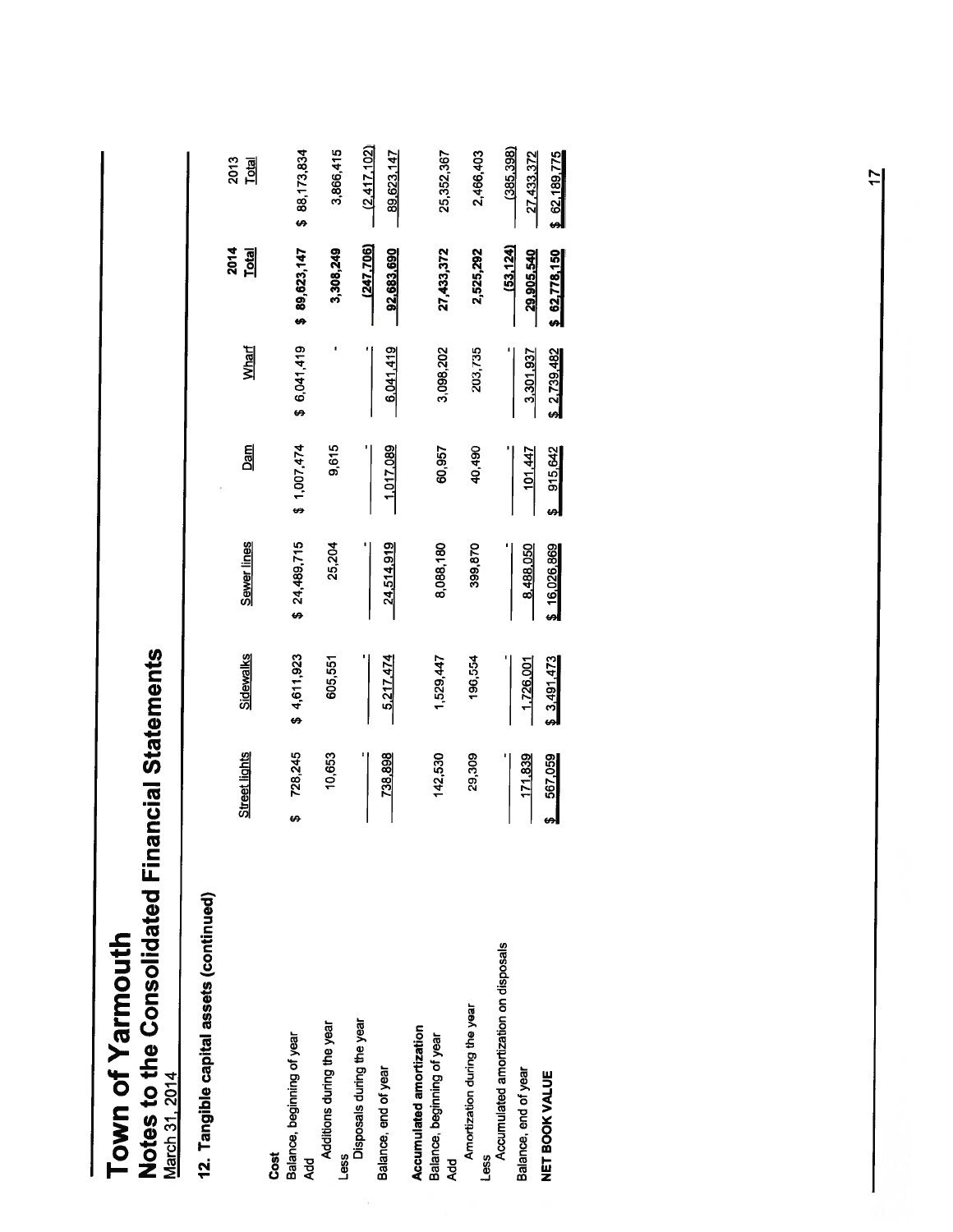March 31, 2014

### **13. Commitments**

### Capital projects

Subsequent to year end the Town has awarded tenders for Green Street Sewer Separation and Yarmouth Fire Hall projects. The contract for Green Street Sewer Separation was awarded at \$420,302 (excluding HST). The contract for Yarmouth Fire Hall was awarded at \$196,443 (excluding HST).

### **Garbage collection**

The Town has entered into a contract with Wasteco Ltd, for the handling and disposal of organic waste. The duration of the contract was for five years effective April 1, 2010 with one year remaining and the future amounts are \$266,902 (excluding HST).

Management expects to renew this contract, but has not entered negotiations at the time the financial statements were released.

### **14. Contingencies**

### **Health Clinics**

The Town has agreed to fund 33.33% of any deficit arising from the AM Clarke Health Center and the Harbour South Medical Clinic until they are operationally viable. For 2014 the Town has funded \$41.642 (2013 - \$45.095) for the AM Clarke Health Center and \$34.058 (2013 -\$59,222) for the Harbour South Medical Clinic.

### **Yarmouth International Airport Corporation**

The Town of Yarmouth entered into an agreement with the Municipality of the District of Yarmouth and the Municipality of the District of Argyle to incorporate the Yarmouth Regional Airport Corporation to manage the operations of the former Yarmouth Airport Commission Association. The Town has committed to fund the operations of the new corporation based on a cost sharing formula, calculated as of January 1<sup>st</sup> of each year using an equal blend of population (last census data) and uniform assessment (most current assessment) as amended for each year as funding is required. During 2014, the Town contributed \$283,555 (2013 - \$197,724) to fund these operations.

### Yarmouth Area Industrial Commission

The Yarmouth Area Industrial Commission is a co-sponsor of an individual pension plan (Note 9). The Commission has recorded their pension plan liability as outlined in the most recent actuarial report; however significant uncertainties exist surrounding the Commission's potential obligation for the pension plan due to Southwest Shore Development Authority's ongoing receivership and approvals related to the date of plan wind-up. Due to these significant uncertainties, the Commission cannot determine at this time whether they will be required to fund the pension plan obligation for an amount in excess of what has been currently recorded. Based on the most recent actuarial valuation, the maximum potential obligation to the Town in excess of what has been currently recorded is approximately \$51,627.

### Other

The Town may be periodically involved in other legal actions arising in the normal course of business. In the opinion of management, the Town has adequate defences or insurance coverage with respect to each of these actions and does not believe that they will materially affect the Town's financial position or results of future operations.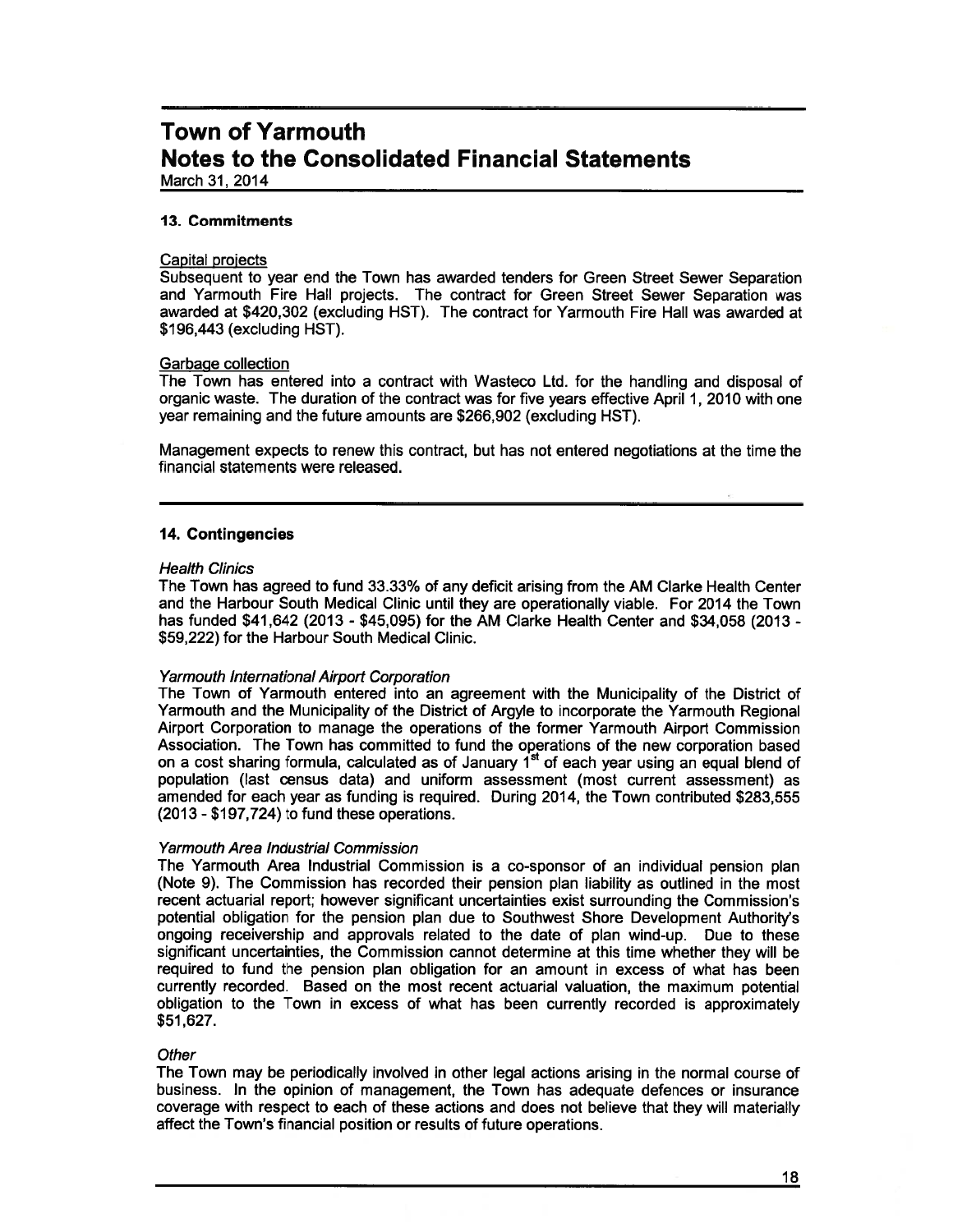### 15. Landfill closure

The Town has transferred amounts annually for the past several years to the Capital Reserve Fund for landfill closure costs. At March 31, 2014, the total amount in this Capital Reserve was \$27,241 (2013 - \$25,253). The closure was effective December 31, 2007, and the postclosure costs were estimated at \$3,145,000 by a professional engineer. At the end of March 31, 2014, the landfill closure is complete and minimal future costs are expected.

### 16. Remuneration

The total remuneration paid to councillors and senior staff during the year ended March 31, 2014, was as follows:

|                                     | <b>USILIUI</b> I |   |         |
|-------------------------------------|------------------|---|---------|
| Pam Mood                            | Mayor            | S | 40,769  |
| Jim MacLeod                         | Deputy Mayor     |   | 25,353  |
| Ken Langille                        | Councillor       |   | 21,128  |
| Daniel MacIsaac                     | Councillor       |   | 21,128  |
| <b>Phil Mooney</b>                  | Councillor       |   | 21,128  |
| <b>Sandy Dennis</b>                 | Councillor       |   | 21,128  |
| <b>Madeleine Daues</b>              | Councillor       |   | 21,128  |
| <b>Chief Administrative Officer</b> |                  |   | 111,689 |

**Docition** 

**Domunoration** 

### 17. Reserves

The following is the non-consolidated accumulated surplus of the reserves at the end of the year:  $\overline{a}$  $\overline{a}$ 

|           | 2014 | <u>2013</u>                        |
|-----------|------|------------------------------------|
| Operating |      | $\frac{2,475,774}{2}$ \$ 2,459,363 |
| Capital   |      | $$ 1,177,571$ $$ 2,212,693$        |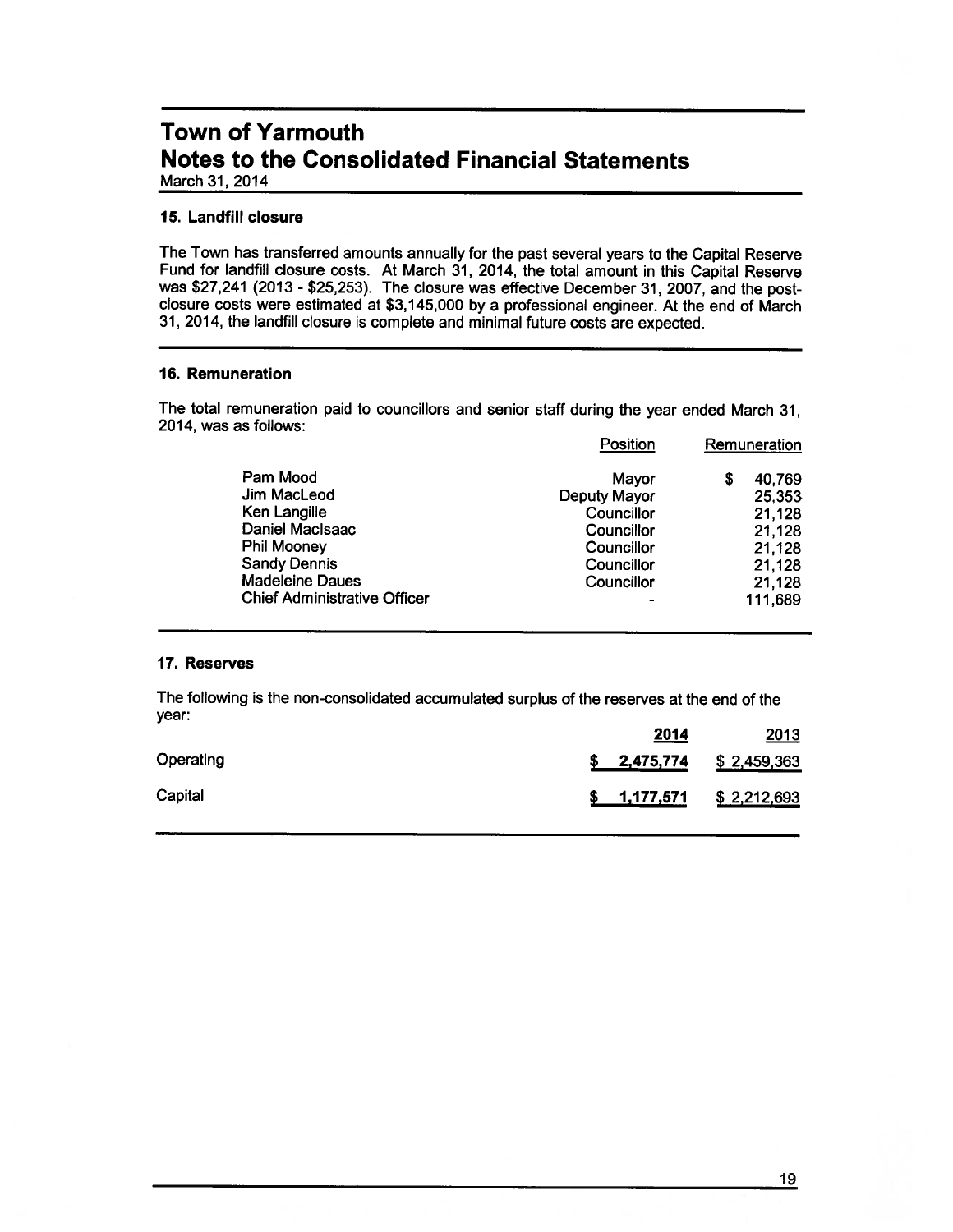March 31, 2014

### 18. Seament disclosure

The Town is diversified municipal unit that provides a wide range of services to its citizens. For management reporting purposes the Town's operations and activities are organized and reported by fund. Funds were created for the purpose of recording specific activities to attain certain objectives in accordance with special regulations, restrictions or limitations.

Town services are provided by departments and their activity is reported in these funds. The services provided by these departments are as follows:

### **General Government Services**

This department is responsible for the overall financial and local government administration. Its tasks include tax billings and payments, accounts payable and receivables, budgets and financial statements, the Municipal Government Act, administration and maintenance of bylaws and change of address.

### **Protective Services**

This department is primarily responsible for police and fire protection for its residents. The Town's other protective services include costs related to building inspection and animal and pest control.

### **Transportation Services**

This department is responsible for the maintenance of specialized roads within its jurisdiction. The Town is also a partner in the operation and ownership of the Yarmouth International Airport Corporation.

### **Environmental Health Services**

This department is responsible for the maintenance and operations of waste and sewer services provided to residents and other customers. Its tasks include waste collection, recycling, composting, sewer hook-up, animal control and derelict vehicles.

### **Environmental Development Services**

This department is responsible for overseeing residential and commercial construction in the Town. Its tasks include issuing and ordering civic numbers, issuing building permits and fire safety inspections.

### **Recreation and Cultural Services**

This department is responsible for promoting and offering recreation opportunities and activities to the Town's residents.

### **Water and Sanitation Services**

This department is responsible for potable water to the Town's residents.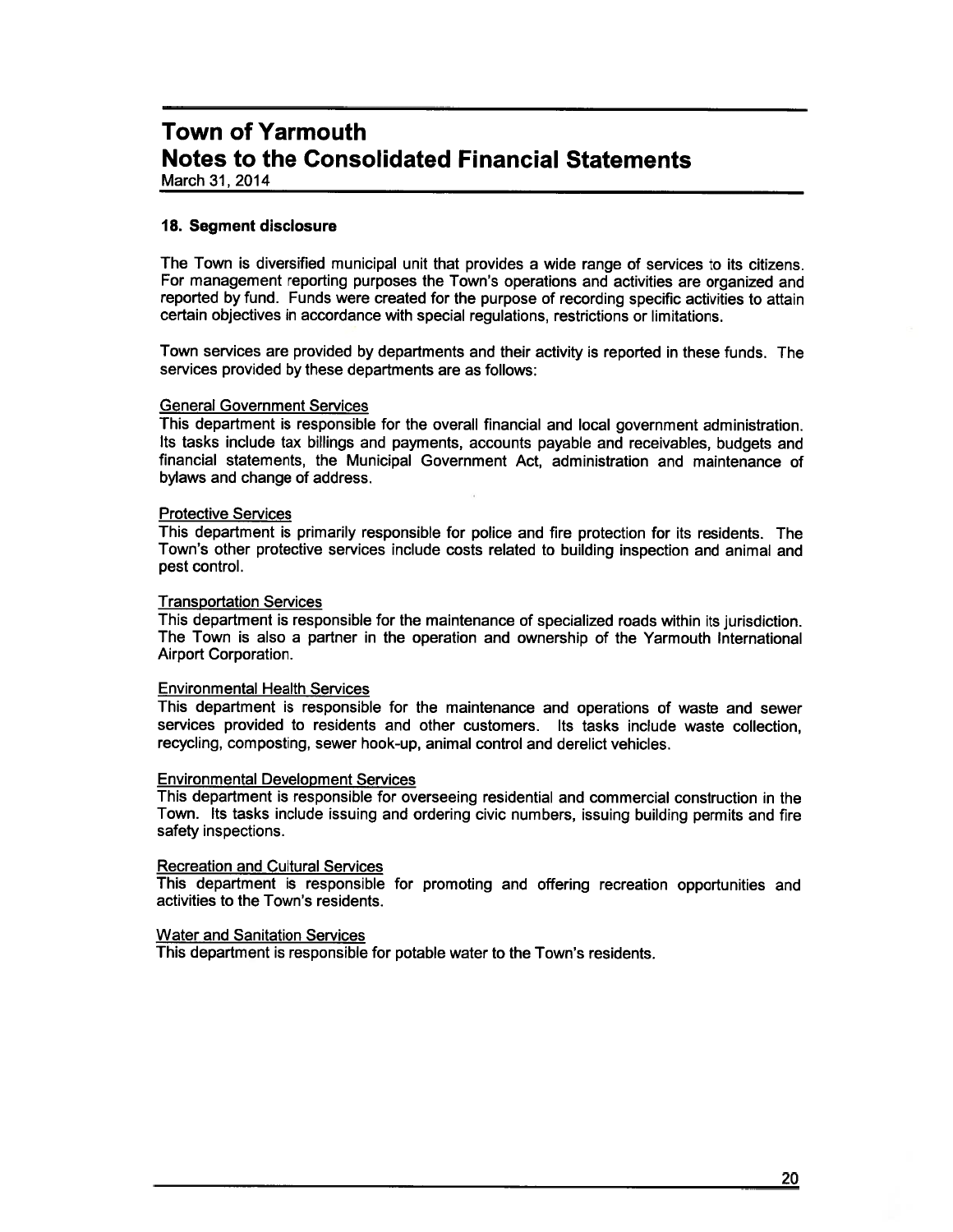**Schedule of Segment Disclosure**<br>March 31, 2014 Town of Yarmouth

# 18. Segment disclosure (continued)

| 1,415,618<br>$\bullet$ | 319,562<br>မာ | 54,765<br>မာ      | $$ -1.085,076$  | 193.950<br>မာ   | (527, 932)<br>ശി | (535, 186)      | 825,383         | Annual surplus (deficit)       |
|------------------------|---------------|-------------------|-----------------|-----------------|------------------|-----------------|-----------------|--------------------------------|
| 17,911,906             | 1,902,777     | 2,058,959         | 1,572,429       | 2,978,955       | 3,308,392        | 4,305,170       | 1,785,224       |                                |
| 2,055,221              | 55,290        | 525,070           | 260.026         | 356,786         | 204,305          | 94,410          | 559,334         |                                |
| 195,208                |               |                   | 19,724          | 82,653          | 92,831           |                 |                 | Interest<br>Other              |
| 2,525,292              | 278,148       | 595,814           | 120,549         | 637,931         | 672,754          | 138,189         | 81,907          | Amortization                   |
| 8,097,709              | 964,254       | 543,042           | 691,515         | 1,329,457       | 1,434,397        | 2,629,964       | 505,080         | Goods and services             |
| 5,038,476              | 605,085       | 395,033           | 480,615         | 572,128         | 904,105          | 1,442,607       | 638,903         | Salaries and benefits          |
|                        |               |                   |                 |                 |                  |                 |                 | Expenditures                   |
| 19.327,524             | 2,222,339     | 2,113,724         | 2,657,505       | 3,172,905       | 2.780,460        | 3,769,984       | 2,610,607       |                                |
| 104,196                |               | 104,196           |                 |                 |                  |                 |                 | Food and beverage sales        |
| 461,145                |               | 270,457           | 190,688         |                 |                  |                 |                 | Rental and events              |
| 134,797                | 12,395        |                   | 122,402         |                 |                  |                 |                 | <b>Other</b>                   |
| 40,363                 | 9,592         | 731               | SA2             | 1,947           | 271              |                 | 26,980          | Interest                       |
| 482,359                | 482,359       |                   |                 |                 |                  |                 |                 | Public fire protection         |
| 1,717,993              | 1,717,993     |                   |                 |                 |                  |                 |                 | industrial water               |
|                        |               |                   |                 |                 |                  |                 |                 | Domestic, commercial and       |
| 1,016,096              |               | 133,754           | 701,226         |                 | 27,129           |                 | 153,987         | Grants for capital purposes    |
| 1,126,984              |               |                   | 243,965         |                 | 227,411          |                 | 655,608         | from other governments         |
|                        |               |                   |                 |                 |                  |                 |                 | Unconditional transfers        |
| 1,506,886              |               | 46,282            | 146,788         | 817,102         | 59,686           | 28,800          | 408,228         | Other revenue from own sources |
| 271,403                |               | 52,684            | 101,750         |                 | 46,690           | 9,926           | 60,353          | Sales of service               |
| 758,574                |               |                   |                 | 175,486         |                  | 583,088         |                 | other governments              |
|                        |               |                   |                 |                 |                  |                 |                 | Services provided to           |
| 1,213,452              |               | 156,064           | 119,186         | 225,797         | 250,768          | 326,321         | 135,316         | Grants in lieu of taxes        |
| 10,493,276<br>ശ        | ↮             | 1,349,556<br>မာ   | 1,030,658<br>မာ | 1,952,573<br>မာ | 2,168,505<br>မာ  | 2,821,849<br>မာ | 1,170,135<br>မာ | Taxes                          |
|                        |               |                   |                 |                 |                  |                 |                 | Revenues                       |
| Consolidated           | sanitation    | cultural          | development     | <u>health</u>   | Transportation   | Protective      | government      |                                |
| 2014                   | and<br>Water  | Recreation<br>ang | Environmental   | Environmental   |                  |                 | General         |                                |
|                        |               |                   |                 |                 |                  |                 |                 |                                |

 $\overline{\mathbf{z}}$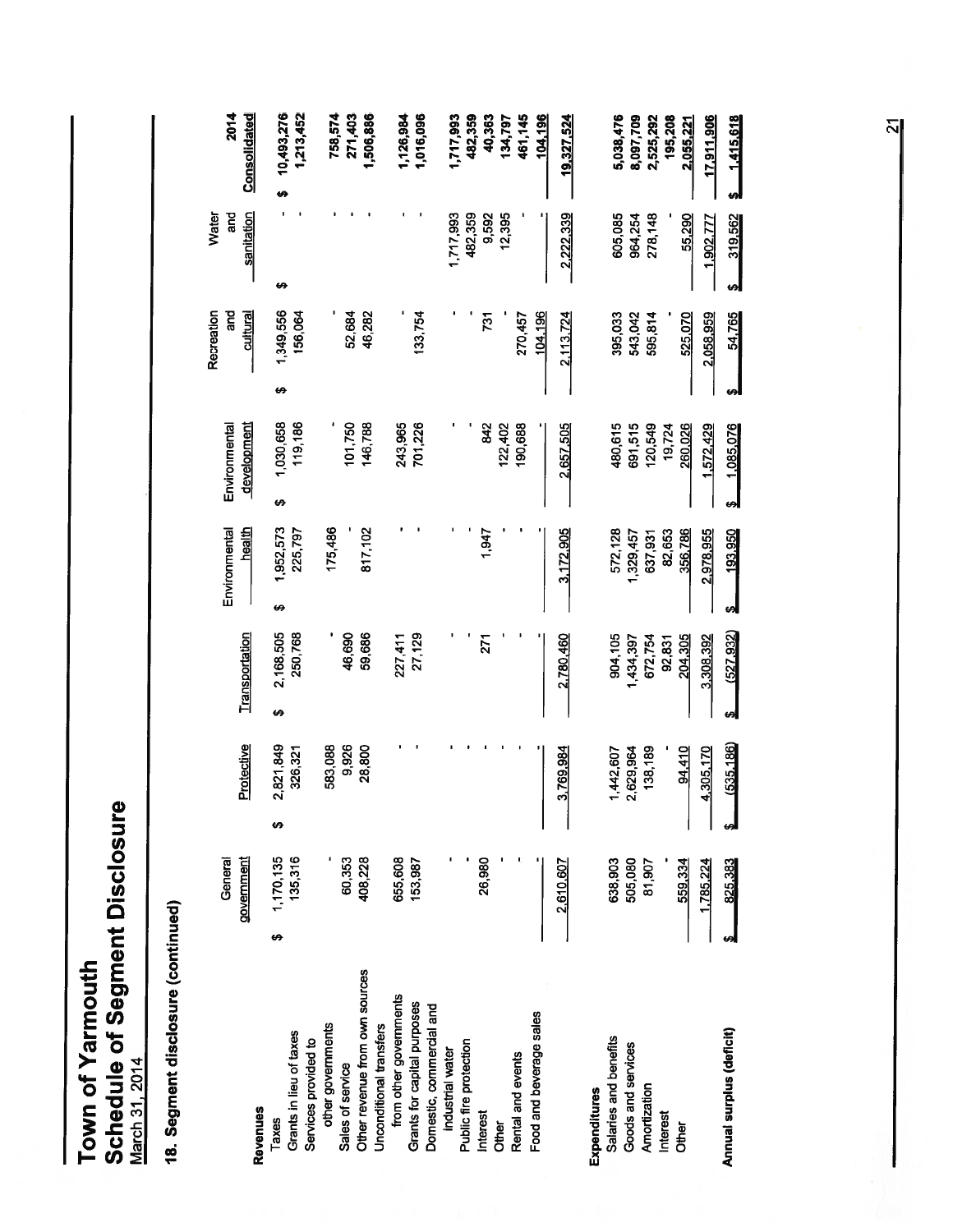Notes to the Consolidated Financial Statements<br>March 31, 2014 Town of Yarmouth

19. Subsidiary operations

| 19. Subsidiary operations             |                                              |                                         |                                      |                                                      |                                |                                                     | 2014               | 2013                     |
|---------------------------------------|----------------------------------------------|-----------------------------------------|--------------------------------------|------------------------------------------------------|--------------------------------|-----------------------------------------------------|--------------------|--------------------------|
|                                       | Solid Waste<br>Yarmouth County<br>Management | <b>Mariners</b><br>Centre<br>Management | Yarmouth<br>International<br>Airport | Yarmouth<br>Corporation<br>Waterfront<br>Development | Area<br>Yarmouth<br>Industrial | <b>Shores</b><br>Yarmouth<br>and Acadian<br>Tourism |                    |                          |
|                                       | Authority                                    | <b>Board</b>                            | Corporation                          | Limited                                              | Commission                     | Association                                         | <u>Total</u>       | <b>Total</b>             |
| Rental and events<br>Revenue          | မာ                                           | 270,458<br>69                           | မာ                                   | ↮                                                    | 190,688<br>ക                   | ക                                                   | ŁA                 | 471,360<br>မာ            |
| Food and beverage sales               |                                              | 104,196                                 |                                      |                                                      |                                |                                                     | 461,146<br>104,196 | 132,485                  |
| Grants from other<br>Sales of service |                                              | 52,684                                  | 46,690                               |                                                      | 101,750                        |                                                     | 201,124            | 152,985                  |
| Other revenue from<br>governments     |                                              |                                         | 337,238                              |                                                      | 157,478                        | 175,593                                             | 670,309            | 1,293,266                |
| own sources<br>Interest<br>Other      | 430,079<br>1,947                             | 88,814<br>732                           | 59,686<br>271                        | 181,574<br>842                                       | 53,806                         | 31,309                                              | 845,268<br>3,792   | 719,206<br>4,253         |
|                                       | 432,026                                      | 516,884                                 | 443,885                              | 182,416                                              | 503,722                        | 206,902                                             | 2,285,835          | 349<br>2,773,904         |
| Expenditures                          | 432,660                                      | 740,441                                 | 410,190                              | 68,829                                               | 588,534                        | 195,296                                             | 2,435,950          | 4,177,819                |
| Annual surplus (deficit)              | (634)                                        | (223, 557)<br>↮                         | 33,695<br>မာ                         | 113,587                                              | (84, 812)<br>ക                 | 11,606                                              | (150, 115)         | (1,403,915)              |
| Financial assets                      | 129,426                                      | 69,283<br>မာ                            | 97,715<br>မာ                         | 132,784<br>မာ                                        | 183,578<br>မာ                  | မာ                                                  |                    |                          |
| Financial liabilities                 | 19,827                                       | 80,084                                  | 131,326                              | 5,250                                                | 494,703                        | 40,495<br><u>21.444</u>                             | 653,281<br>752,634 | 601,125<br>982,700<br>မာ |
| vet financial assets (debt)           | 109,599                                      | (10, 801)                               | (33, 611)                            | 127,534                                              | (311, 125)                     | 19,051                                              | (99, 353)          | (381, 575)               |
| <b>Jon-financial assets</b>           | 730,452                                      | 4,332,750                               | 120,322                              | 180,647                                              | 2,666,509                      | 874                                                 | 8,031,554          | 8,463,892                |
| <b>Accumulated surplus</b>            | 840,051                                      | $\frac{1}{2}$ 4,321,949                 | 86,711<br>မာ                         | 308,181<br>↮                                         | 2,355,384<br>မာ                | 19,925                                              | \$7,932,201        | 8,082,317<br>ക           |
|                                       |                                              |                                         |                                      |                                                      |                                |                                                     |                    |                          |

This schedule represents the share of the operations owned by the Town of Yarmouth.

These amounts are included in the consolidated statement of financial activities.

This schedule does not take into account inter-fund eliminations.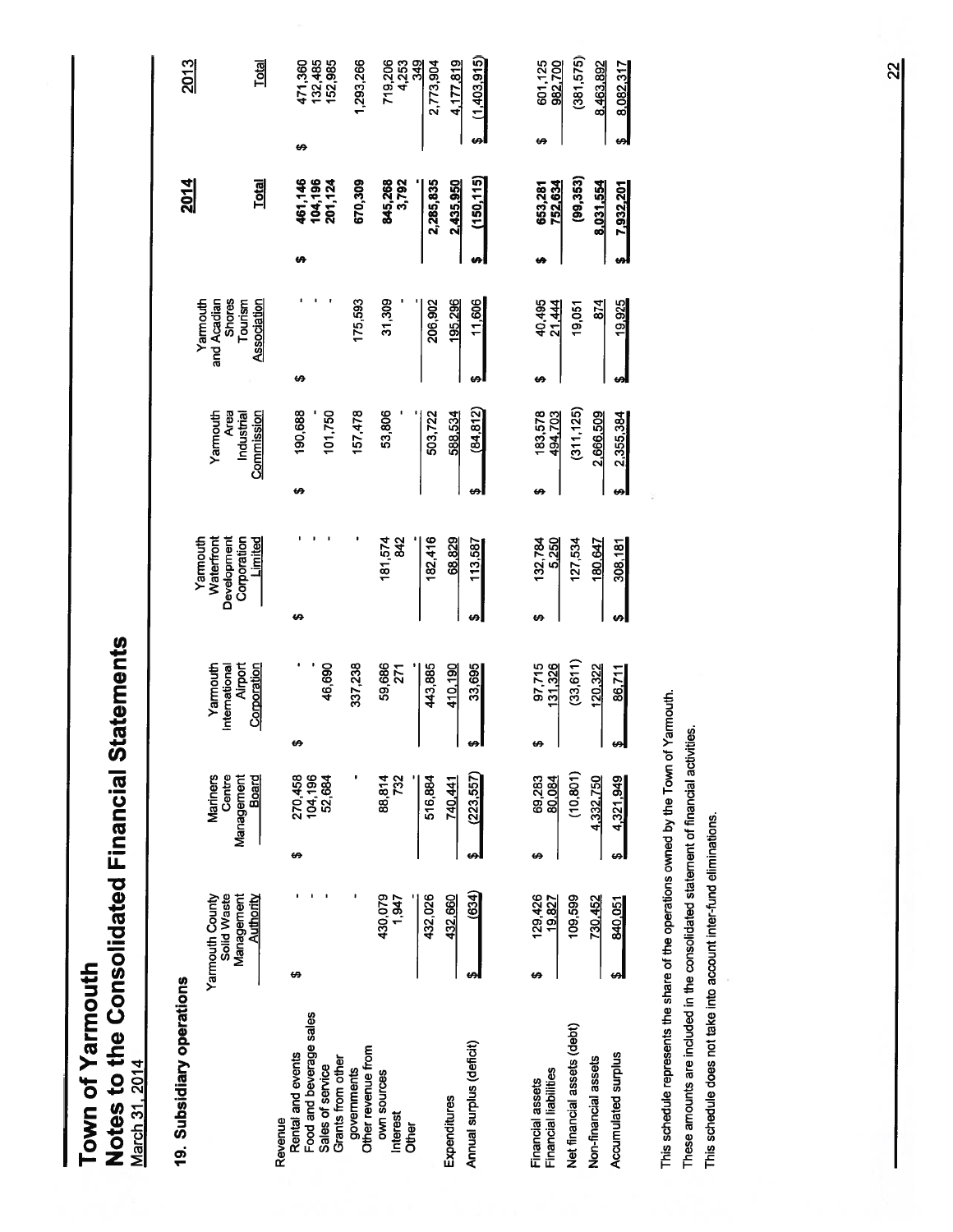March 31, 2014

### 20. Comparative figures

Certain comparative figures have been reclassified from those previously presented to conform with the presentation of the 2014 financial statements.

### 21. Future accounting standards

ġ,

Effective for the fiscal period beginning on April 1, 2014, the Town of Yarmouth will be required to adopt Public Sector Accounting Section 3260 Liability for Contaminated Sites, which establishes the recognition, measurement and disclosure requirements for reporting liabilities associated with the remediation of contaminated sites. Management is currently assessing the impact of this new standard.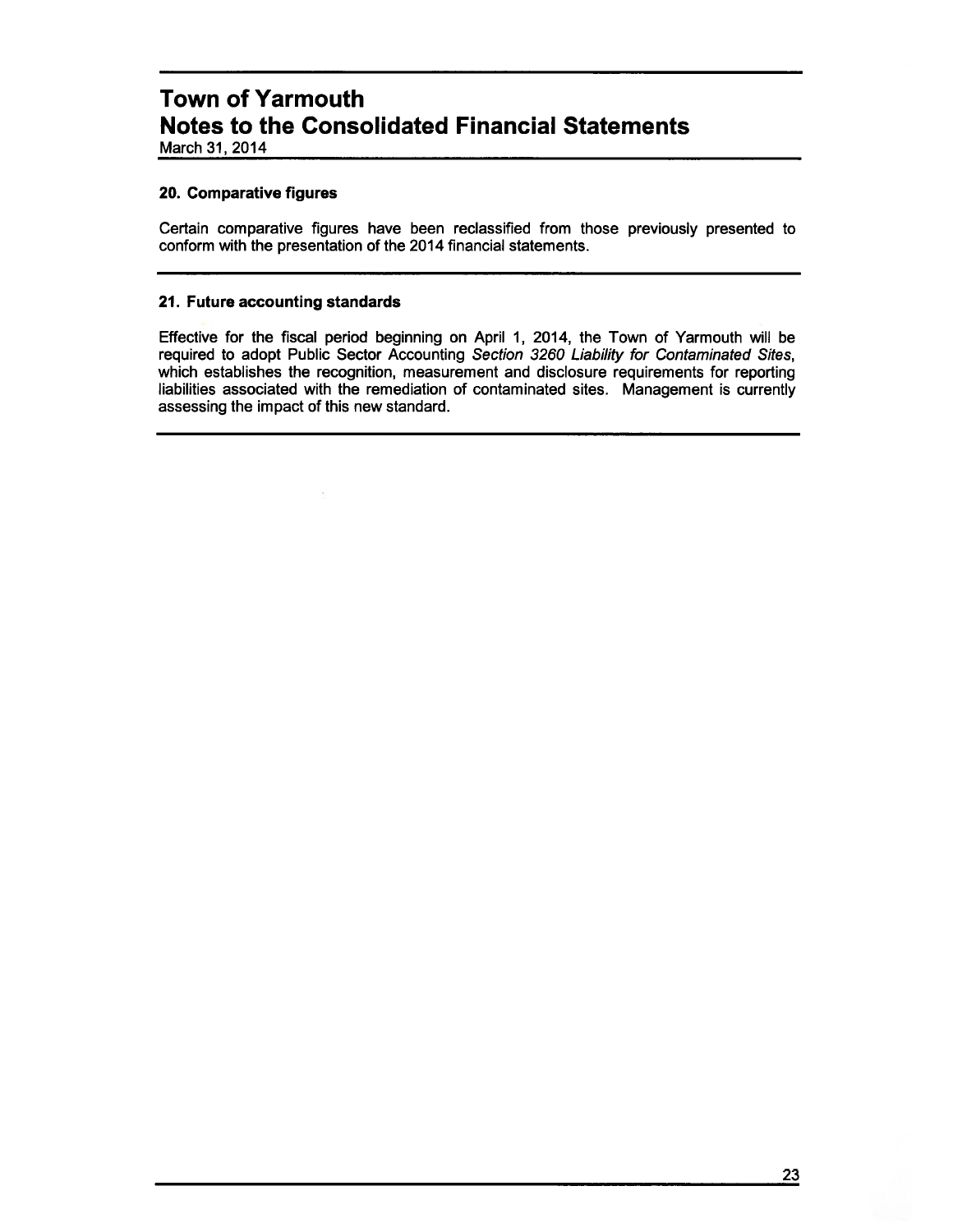# **Town of Yarmouth Water Utility** Non-Consolidated Operating Fund Statement of **Operations**

| Year Ended March 31                       |                   | 2014              | 2013              |
|-------------------------------------------|-------------------|-------------------|-------------------|
|                                           | <b>Budget</b>     | <b>Actual</b>     | <b>Actual</b>     |
| <b>Operating revenues</b>                 |                   |                   |                   |
| Domestic, commercial and industrial water | \$1,929,793       | \$1,920,801       | \$1,922,003       |
| Public fire protection                    | 479,773           | 482,359           | 482,556           |
| Other                                     | 17,750            | 12,395            | 15,310            |
|                                           | 2,427,316         | 2,415,555         | 2,419,869         |
| <b>Operating expenditures</b>             |                   |                   |                   |
| Source of supply (Page 27)                | 110,138           | 109,922           | 83,960            |
| Power and pumping (Page 27)               | 223,487           | 232,673           | 207,089           |
| Water treatment (Page 27)                 | 533,047           | 540,429           | 476,569           |
| Transmission and distribution (Page 27)   | 438,344           | 372,610           | 368,828           |
| Administrative and general (Page 28)      | 410,871           | 393,733           | 396,281           |
| Amortization                              | 261,000           | 278,149           | 280,980           |
| <b>Taxes</b>                              | 79,591            | 82,471            | 79,182            |
|                                           | 2,056,478         | 2,009,987         | 1,892,889         |
| <b>Operating profit</b>                   | 370,838           | 405,568           | 526,980           |
| Non-operating expenditures (revenues)     |                   |                   |                   |
| Debt charges                              |                   |                   |                   |
| Principal<br>Interest                     | 120,000<br>32,054 | 120,000<br>31,542 | 219,993<br>40,276 |
| <b>Dividend to Operating Fund</b>         | 100,000           | 100,000           | 100,000           |
| Capital out of revenue                    | 100,000           |                   |                   |
| <b>Other interest</b>                     | (3,840)           | (1,060)           | (4, 515)          |
|                                           | 348,214           | 250,482           | 355,754           |
| Annual surplus                            | 22,624<br>S       | 155,086           | 171,226           |
|                                           |                   |                   |                   |
| Accumulated surplus, beginning of year    |                   | 173,159           | 1,933             |
| Accumulated surplus, end of year          |                   | 328,245           | 173,159<br>\$     |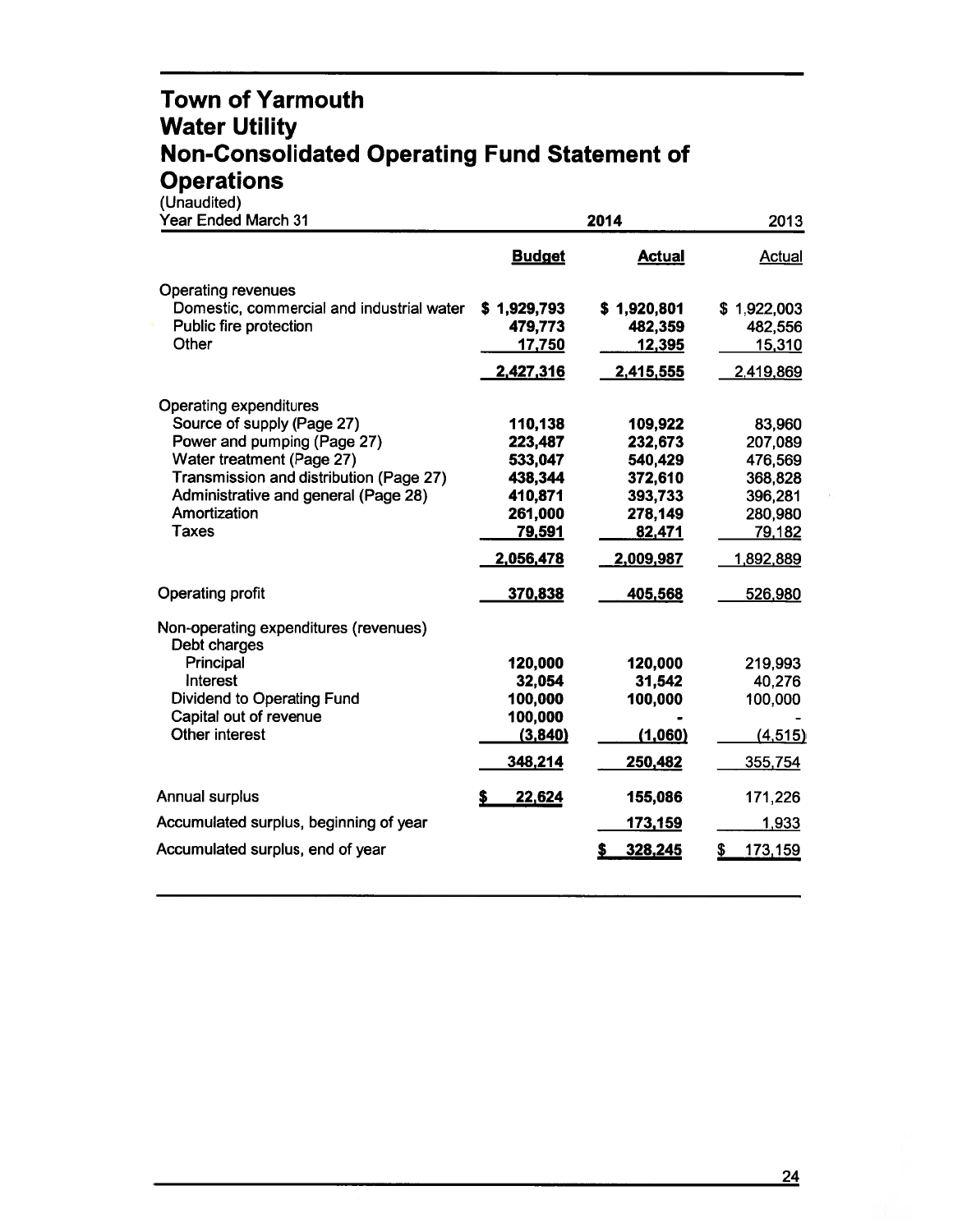# **Town of Yarmouth Water Utility** Non-Consolidated Operating Fund Balance Sheet

| (Unaudited)<br>March 31                                                     | 2014           | 2013          |
|-----------------------------------------------------------------------------|----------------|---------------|
|                                                                             |                |               |
| <b>Assets</b>                                                               |                |               |
| Cash and cash equivalents                                                   | \$.<br>177,259 | \$<br>81,371  |
| <b>Receivables</b><br>Rates (less allowance for doubtful accounts \$14,257; |                |               |
| 2013 - \$8,775)                                                             | 397,396        | 377,409       |
| Due from other local governments                                            | 3,284          | 3,284         |
| Due from Water Utility, Capital Fund<br>Other receivables                   |                | 2,863         |
| <b>Trade</b>                                                                | 3,411          | 3,309         |
| <b>HST</b>                                                                  | <u>32,552</u>  | 24,278        |
|                                                                             | 436,643        | 411,143       |
| Inventories, at cost                                                        | 15,000         | 15,000        |
|                                                                             | 628,902        | \$<br>507,514 |
| <b>Liabilities</b><br>Payables and accruals                                 |                |               |
| Payable to Town, Operating Fund                                             | \$<br>23,852   | \$<br>270,869 |
| Payable to Water Utility, Capital Fund                                      | 224,609        |               |
| Other                                                                       | 52,196         | 63,486        |
|                                                                             | 300,657        | 334,355       |
| <b>Accumulated surplus</b>                                                  |                |               |
| <b>Accumulated surplus</b>                                                  | 328,245        | 173,159       |
|                                                                             | 628,902        | 507,514<br>S  |
|                                                                             |                |               |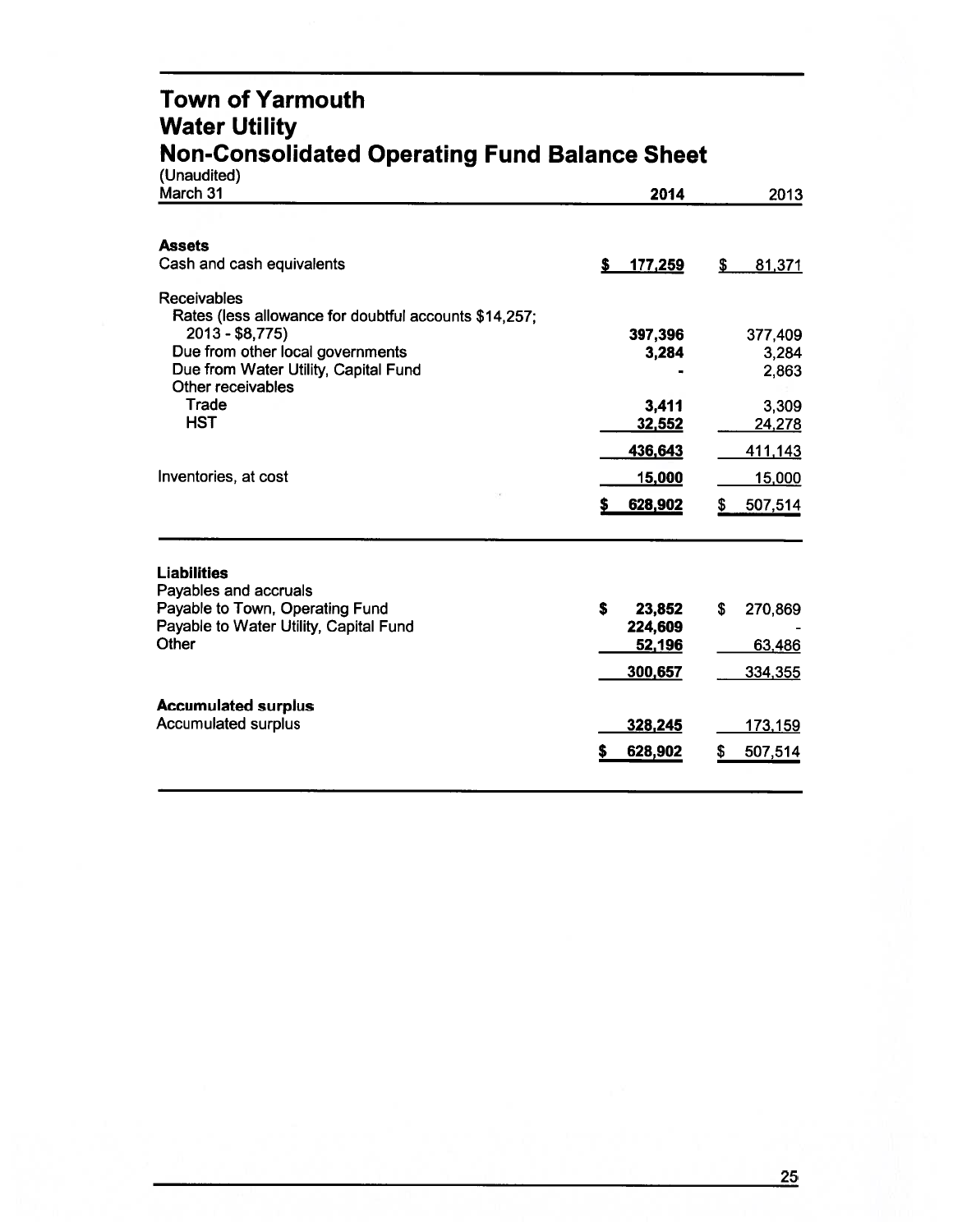# **Town of Yarmouth Water Utility** Non-Consolidated Capital Fund Balance Sheet

| (Unaudited)<br>March 31                                                                                                                                                                    | 2014                          | 2013                              |
|--------------------------------------------------------------------------------------------------------------------------------------------------------------------------------------------|-------------------------------|-----------------------------------|
| <b>Assets</b><br>Cash and cash equivalents in<br>the amortization fund<br>Receivable from Town, Operating Fund<br>Receivable from Water Utility, Operating Fund<br>Tangible capital assets | \$<br>686,661<br>6<br>224,609 | \$<br>678,135                     |
| Utility plant and equipment (Page 26)                                                                                                                                                      | 14,401,096<br>\$15,312,372    | <u>14,628,568</u><br>\$15,306,703 |
| <b>Liabilities</b><br>Payable to Water Utility, Operating Fund                                                                                                                             | \$                            | S<br>2,863                        |
| Payable to Town, Capital Reserve                                                                                                                                                           | 560,000<br>560,000            | 680,000<br>682,863                |
| <b>Equity</b><br>Investment in capital assets (Page 26)                                                                                                                                    | 14,752,372<br>\$15,312,372    | 14,623,840<br>\$15,306,703        |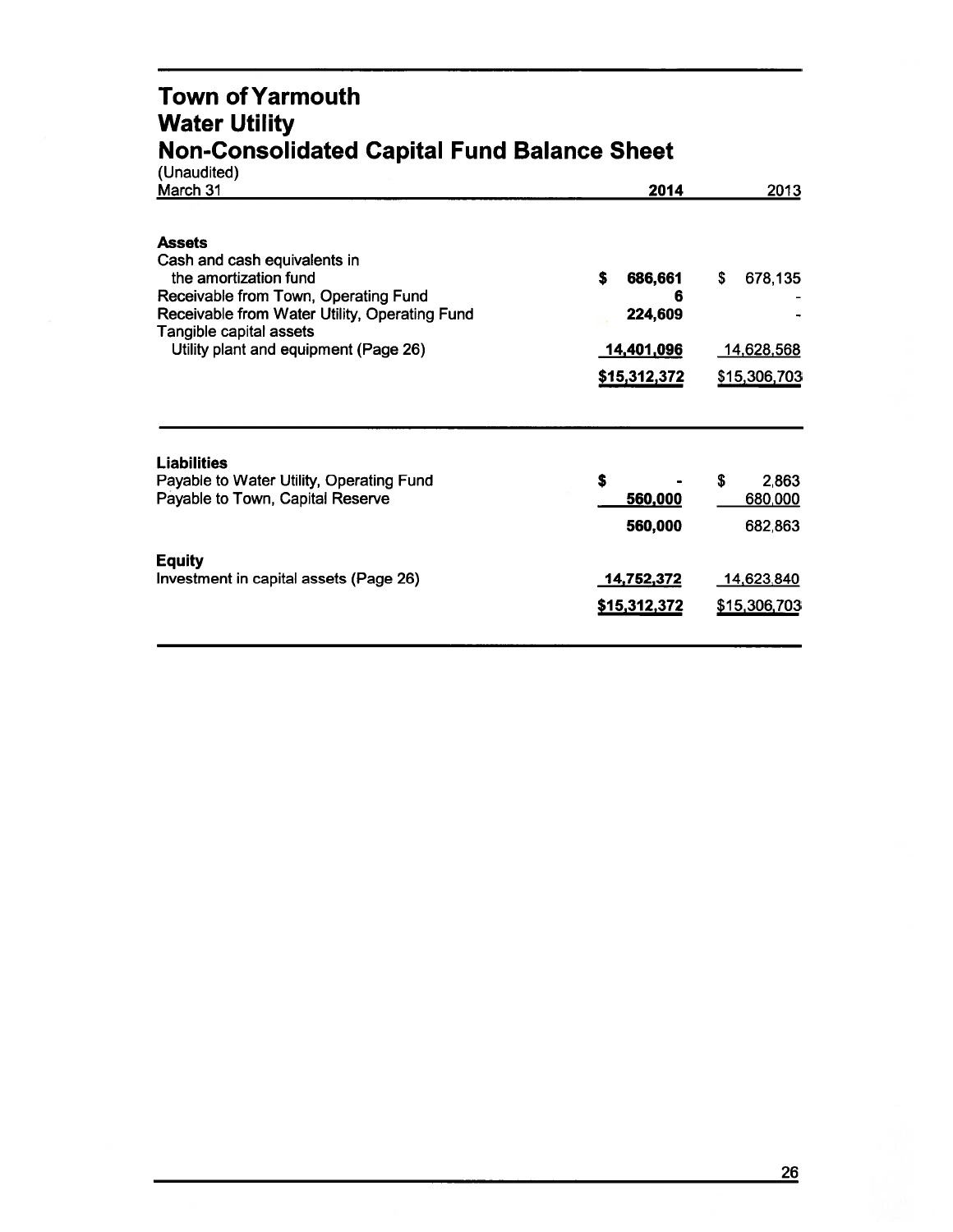### **Town of Yarmouth Water Utility** Non-Consolidated Tangible Capital Assets (Unaudited)

| March 31                        | 2014         | 2013         |
|---------------------------------|--------------|--------------|
| Land and rights                 | S<br>497,249 | S<br>497,249 |
| Structures and improvements     | 12,920,038   | 12,920,038   |
| Electrical pumping equipment    | 376,033      | 376,033      |
| Office equipment                | 22,259       | 22,259       |
| <b>Purification equipment</b>   | 142.952      | 142,952      |
| <b>Transmission mains</b>       | 1,280,758    | 1,280,758    |
| Distribution mains              | 2,658,992    | 2,633,788    |
| <b>Services</b>                 | 298,877      | 298,877      |
| Meter and meter installation    | 167,798      | 167,798      |
| <b>Hydrants</b>                 | 120,256      | 120.256      |
| Dam repairs                     | 240,865      | 240,865      |
| <b>Transportation equipment</b> | 138,121      | 112,648      |
| Tools and work equipment        | 25,754       | 25,754       |
|                                 | 18,889,952   | 18,839,275   |
| Accumulated amortization        | (4,488,856)  | (4,210,707)  |
| Net book value                  | \$14,401,096 | \$14,628,568 |

### Non-Consolidated Statement of Investment in Capital Assets (Unaudited)

| , , , , , , , , , , , , ,<br>March 31 | 2014         | 2013         |  |
|---------------------------------------|--------------|--------------|--|
| Balance, beginning of year            | \$14,623,840 | \$14,395,452 |  |
| Add                                   |              |              |  |
| Term debt retired                     | 120,000      | 219,993      |  |
| Interest earned on amortization fund  | 8,532        | 8,395        |  |
|                                       | 128,532      | 228,388      |  |
| Balance, end of year                  | \$14,752,372 | \$14,623,840 |  |
|                                       |              |              |  |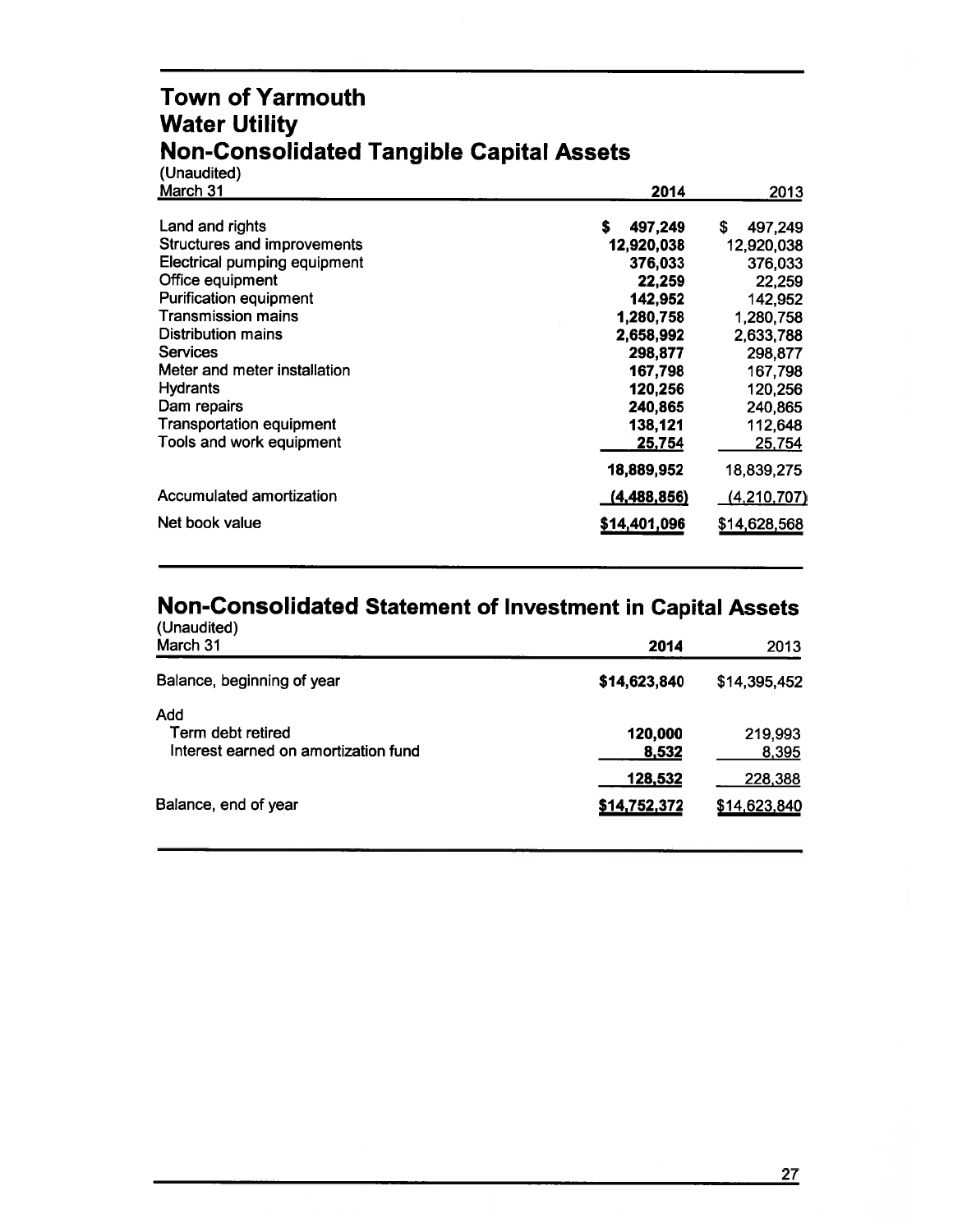# **Town of Yarmouth Water Utility** Non-Consolidated Schedules to Operating Fund **Statement of Operations**

| (Unauulleu)<br>2014<br>Year Ended March 31                                                                                                                                                                                                                                                                                                                       |                                                                                                                                              |                                                                                                                                         | 2013                                                                                                                                          |  |
|------------------------------------------------------------------------------------------------------------------------------------------------------------------------------------------------------------------------------------------------------------------------------------------------------------------------------------------------------------------|----------------------------------------------------------------------------------------------------------------------------------------------|-----------------------------------------------------------------------------------------------------------------------------------------|-----------------------------------------------------------------------------------------------------------------------------------------------|--|
|                                                                                                                                                                                                                                                                                                                                                                  | <b>Budget</b>                                                                                                                                | <b>Actual</b>                                                                                                                           | <b>Actual</b>                                                                                                                                 |  |
| Source of supply<br>Supervision and engineering<br>Other                                                                                                                                                                                                                                                                                                         | \$<br>52,660<br>57,478                                                                                                                       | \$<br>46,409<br>63,513                                                                                                                  | \$<br>41,500<br>42,460                                                                                                                        |  |
|                                                                                                                                                                                                                                                                                                                                                                  | S<br>110,138                                                                                                                                 | \$<br>109,922                                                                                                                           | \$<br>83,960                                                                                                                                  |  |
| Power and pumping<br>Supervision and engineering<br>Fuel and power<br>Maintenance of structure<br>Maintenance of equipment<br><b>Supplies</b><br>Other including telephone                                                                                                                                                                                       | \$<br>28,400<br>163,000<br>9,548<br>4,774<br>6,365<br>11,400<br>223,487                                                                      | \$<br>28,882<br>184,446<br>3,016<br>5,561<br>3,357<br><u>7,411</u><br>232,673                                                           | \$<br>27,415<br>162,307<br>289<br>1,780<br>3,660<br>11,638<br>\$<br>207,089                                                                   |  |
| Water treatment<br>Supervision and engineering<br><b>Supplies</b><br>Maintenance of structure<br>Maintenance of equipment                                                                                                                                                                                                                                        | \$<br>28,400<br>479,342<br>5,305<br>20,000<br>533,047<br>S                                                                                   | \$<br>28,882<br>500,461<br>1,998<br>9,088<br>540,429                                                                                    | \$<br>27,415<br>428,786<br>4,296<br>16,072<br>476,569                                                                                         |  |
| <b>Transmission and distribution</b><br>Supervision and engineering<br>Operation of mains<br>Operation of meters<br>Maintenance of reservoirs<br>Maintenance of structure<br>Maintenance of mains<br>Maintenance of hydrants<br>Maintenance of meters<br>Maintenance of services<br><b>Transportation and travel</b><br>Shop expenses<br>Clothing<br>Leak survey | \$<br>42,660<br>27,537<br>39,510<br>60,000<br>7,500<br>95,000<br>33,855<br>30,000<br>64,123<br>2,046<br>10,020<br>1,093<br>25,000<br>438,344 | \$<br>42,768<br>23,355<br>40,160<br>1,998<br>2,364<br>101,326<br>18,016<br>29,437<br>94,152<br>153<br>4,535<br>580<br>13,766<br>372,610 | \$<br>41,500<br>30,565<br>40,491<br>1,478<br>1,098<br>79,679<br>32,722<br>12,999<br>53,403<br>391<br>15,427<br>589<br>58,486<br>368,828<br>\$ |  |